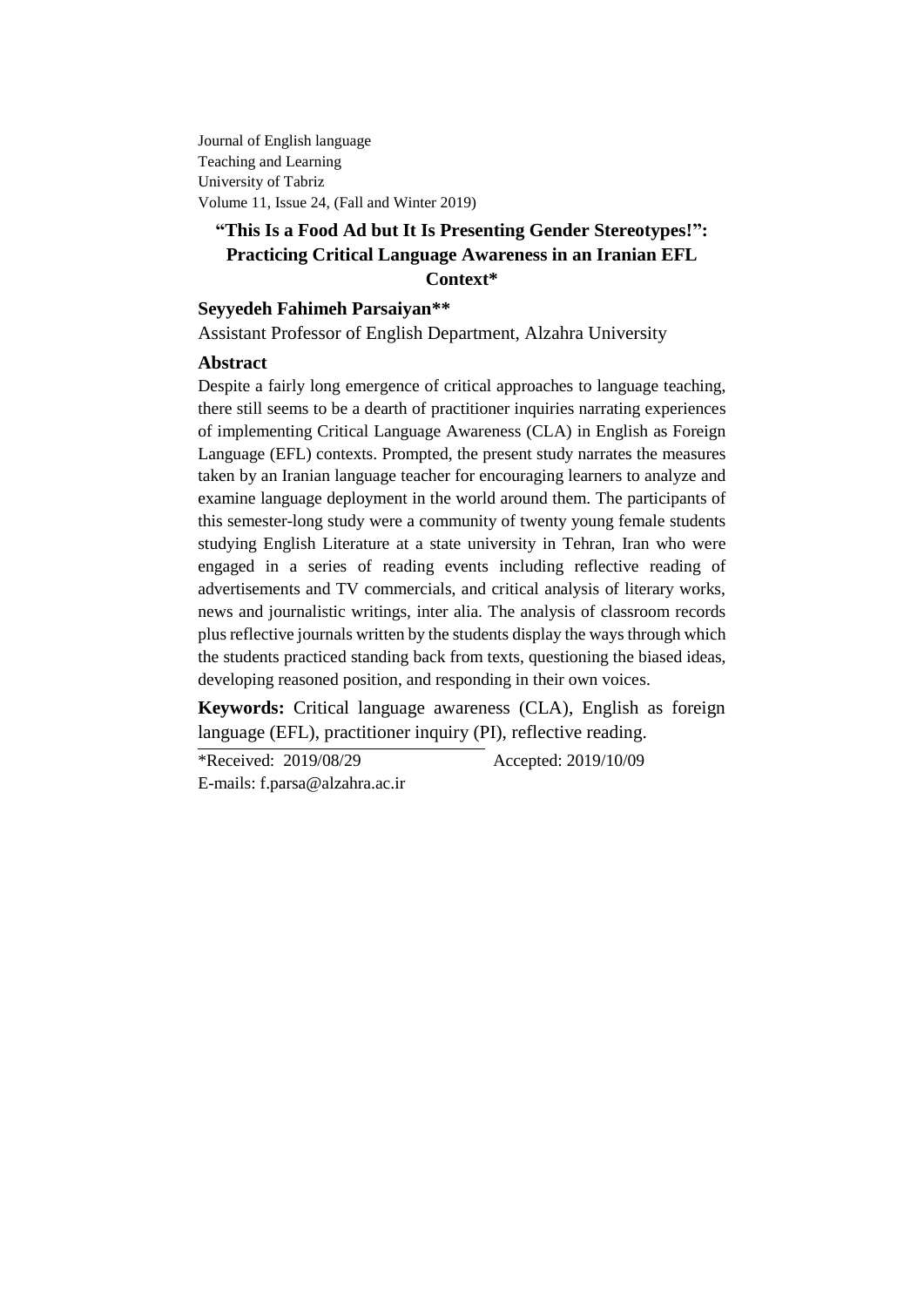### **Introduction**

With the term "critical" becoming something like a "buzzword", the field of teaching English to speakers of other languages (TESOL) has witnessed a surge of interest in critical approaches to language and language teaching within the last two decades or so. In line with the notion of critical literacy, a fairly large array of studies have been conducted around the globe investigating the implementation and applications of Critical Language Awareness (CLA), theoretically rooted in the works of Fairclough (1992/2014), Wallace (1992, 2003 & 2018) and other scholars who have made contributions to this field via seminal works. Advocates of CLA, while acknowledging its indebtedness to Language Awareness (LA) and borrowing theoretical and methodological perspectives from Critical Discourse Analysis (CDA) (Ali, 2011; Alim, 2010; Bolitho, Carter, Hughes, Ivanic, Masuhara, & Tomlison, 2003; Wallace, 1992), extend its purview beyond a narrow linguistics enterprise chiefly associated with lexical and grammatical knowledge, and pay heightened attention to the socioeconomic and political nature of language and its effects on our everyday life (Males, 2000; Taylor, Despagne, & Faez, 2018). Dismissing text neutrality, they see texts loaded or inscribed with veiled ideologies, invisible power relations, interests, and "hidden agendas" that creep within lexical and syntactic choices made by authors (Fairclough, 1992/2014).

At pedagogical level, it is argued that "integrating these aspects will likely enhance the students' ability to make meaning from texts by linking the social, political, and cultural aspects of the text with their own" (Suarcaya & Prasasti, 2017, p.221); nevertheless, discerning such hidden layers by language learners, problematizing, and critiquing them demand higher levels of consciousness-raising on the part of language teachers. Although CLA is now a relatively timeworn concept, it does not still enjoy much popularity on practical orientation in English as a foreign language education in many contexts (Huang, 2013; Suarcaya & Prasasti, 2017; Taylor, Despagne, & Faez, 2018), and "accounts of critical practices" particularly the ones narrated by practitioners "are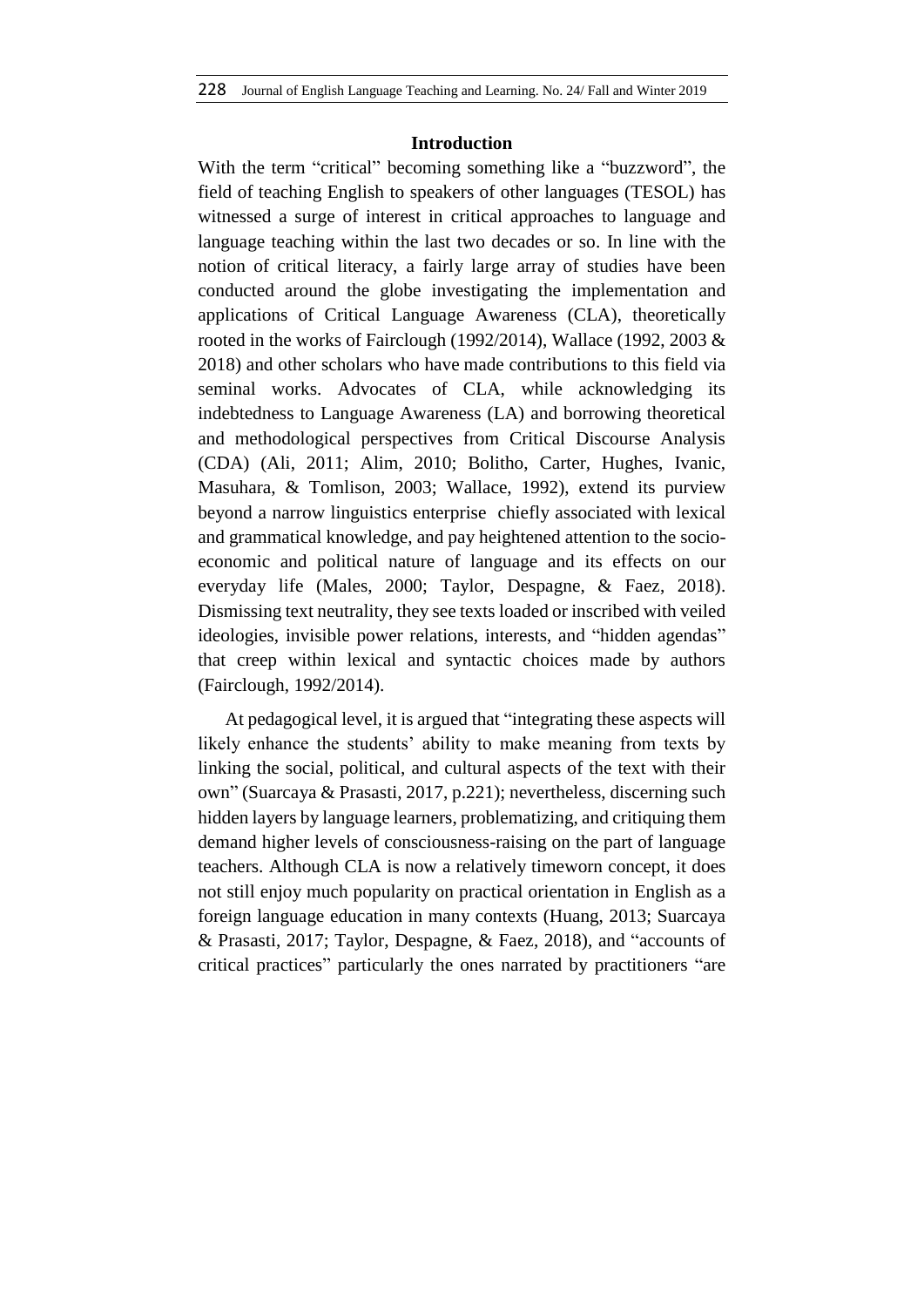scarce" and "still under-explored" (Ko, 2013, p. 92). As appraised by Suarcaya and Prasasti (2017) and Huang (2013), respectively, "only few studies in relation to the implementation of critical literacy approach in EFL are identified" (p. 222) and "few studies have documented students' learning as a result of actual classroom implementations of CLA" (p. 65); partially because a transformation from traditional approaches to critically-oriented ones is demanding for teachers and curriculum developers making them take on an addedweight (Metz, 2018). Nonetheless, in an era in which multifarious types of visual, verbal, and digitally delivered media are emerging, the necessity of such awareness-raising classroom practices is felt more than ever (Wallace, 2018).

Not unlike many other contexts, within the Iranian EFL setting, barrages ofcriticism have also been leveled at mainstream language education for engaging teachers and learners with parrot-like memorization, infantilizing tasks and "trivial and shallow topics carrying no intellectual value" which at best prepare learners for "ordinary life" rather than "intellectual life" (Fatemi, Ghahremani Ghajar, & Bakhtiari, 2018, p. 91). Not disregarding or depreciating a handful of studies conducted quantitatively or qualitatively in Iran (e.g., Asakereh & Weisi, 2018; Sadeghi, 2008), there still seems to be a palpable dearth of *practitioner inquiries* recounting the process involved in preparing, selecting, and presenting materials purported at critical language awareness in English as a Foreign Language (EFL) contexts and the ways classroom events are planned accordingly.

Concerned, in this practitioner inquiry, I, as an Iranian English language teacher gently endeavored for integrating critical language awareness to a Study Skills course attended by a community of English Literature university students. The questions that guided the study were what types of classroom events could be designed for imparting critical language awareness with English-major university students and what types of reading would occur as a result of such events. I attempt to display that through planning a series of events, namely, discussing the power behind the words, critiquing literary texts, analyzing print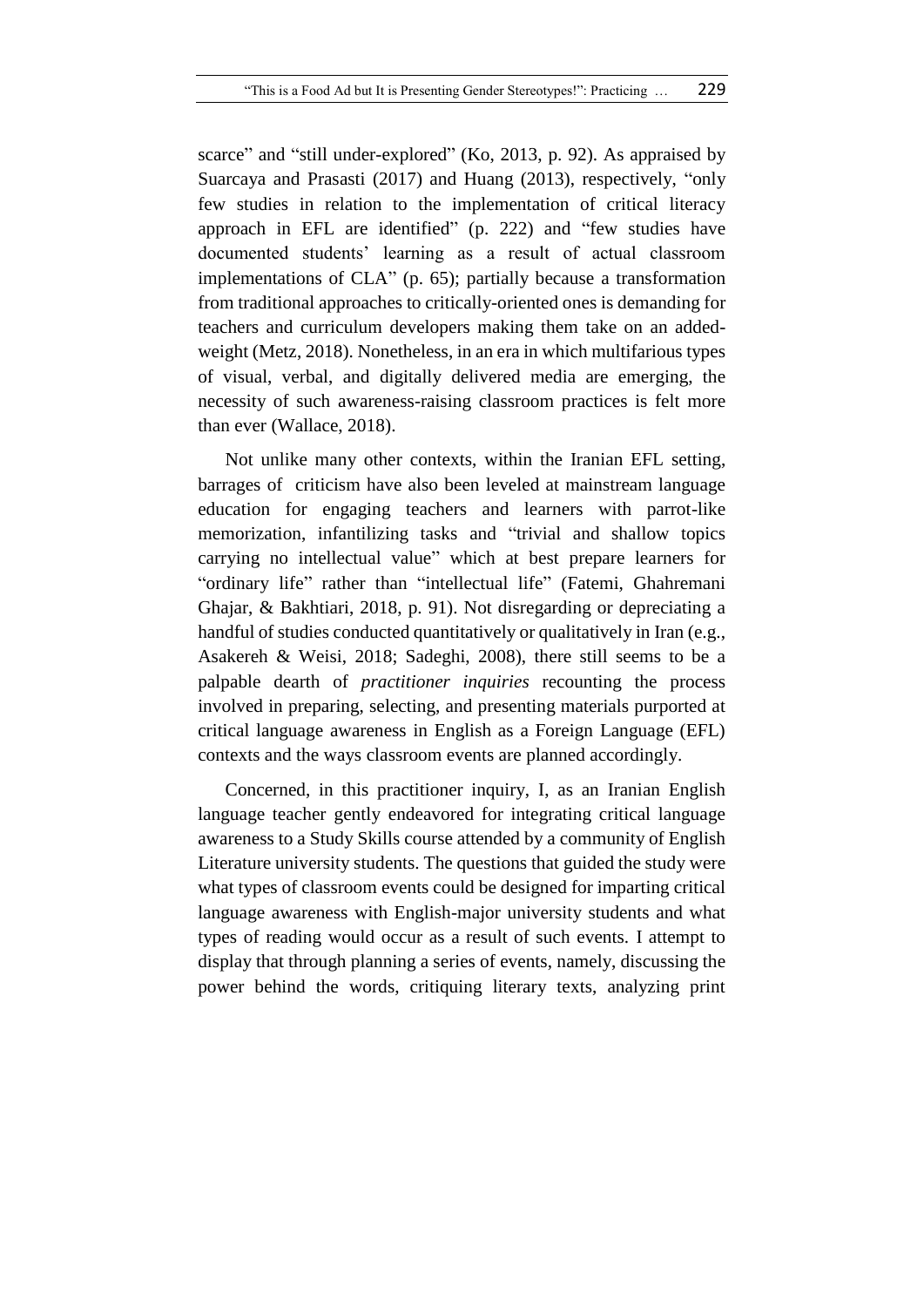advertisements and commercials, and journalistic texts, the students started questioning, critiquing, and challenging the stated ideas, attitudes, and values that lie beneath the surface of the texts and somewhat resisted them by voicing their personal stance. What this study is yearning to express is the necessity of encouraging both teachers and students to break the routines and see the hidden images of the texts already looked at with sightless eyes. I hope the narrative would make the process more readily imaginable and pragmatically accessible for other interested teachers.

# **Conceptual Framework**

Critical Language Awareness which "highlights how language conventions and language practices are invested with power relations and ideological processes which people are often unaware of" (Fairclough, 1992, p.7) was proposed as an extension of language awareness movement. CLA draws heavily on Critical Pedagogy of Freire, which dates back to the 1960s (Karagiannaki & Stamou, 2018; Wallace, 2003) and Critical Discourse Analysis. While showing objection to "banking" education in which students play the role of "depositories" filled in by a depositor (teacher), Freire (1970) proposed a methodological approach based on problem-posing aimed at encouraging learners to think critically and to continually question and make meaning from everything they learn. Critical Discourse Analysis also aims at analyzing various types of texts in terms of their manifestation of power relationships and ideologies in a detailed fashion.

Perceived effective, the last two decades have witnessed a surge of interest in adopting Freireian critical literacy pedagogy and more particularly critical reading practices in EFL language classes (Huang, 2011 & 2013; Izadinia & Abednia, 2010; Luke, 2000; Macknish, 2011; Ko, 2013; Shin & Crookes, 2005; Suarcaya & Prasasti, 2017; Wallace, 2003 & 2018).

As one of the early researchers, Wallace (2003) delineates the application of critical reading in one of her EFL courses in Britain. The teacher-researcher used a range of genres, like newspapers, magazines,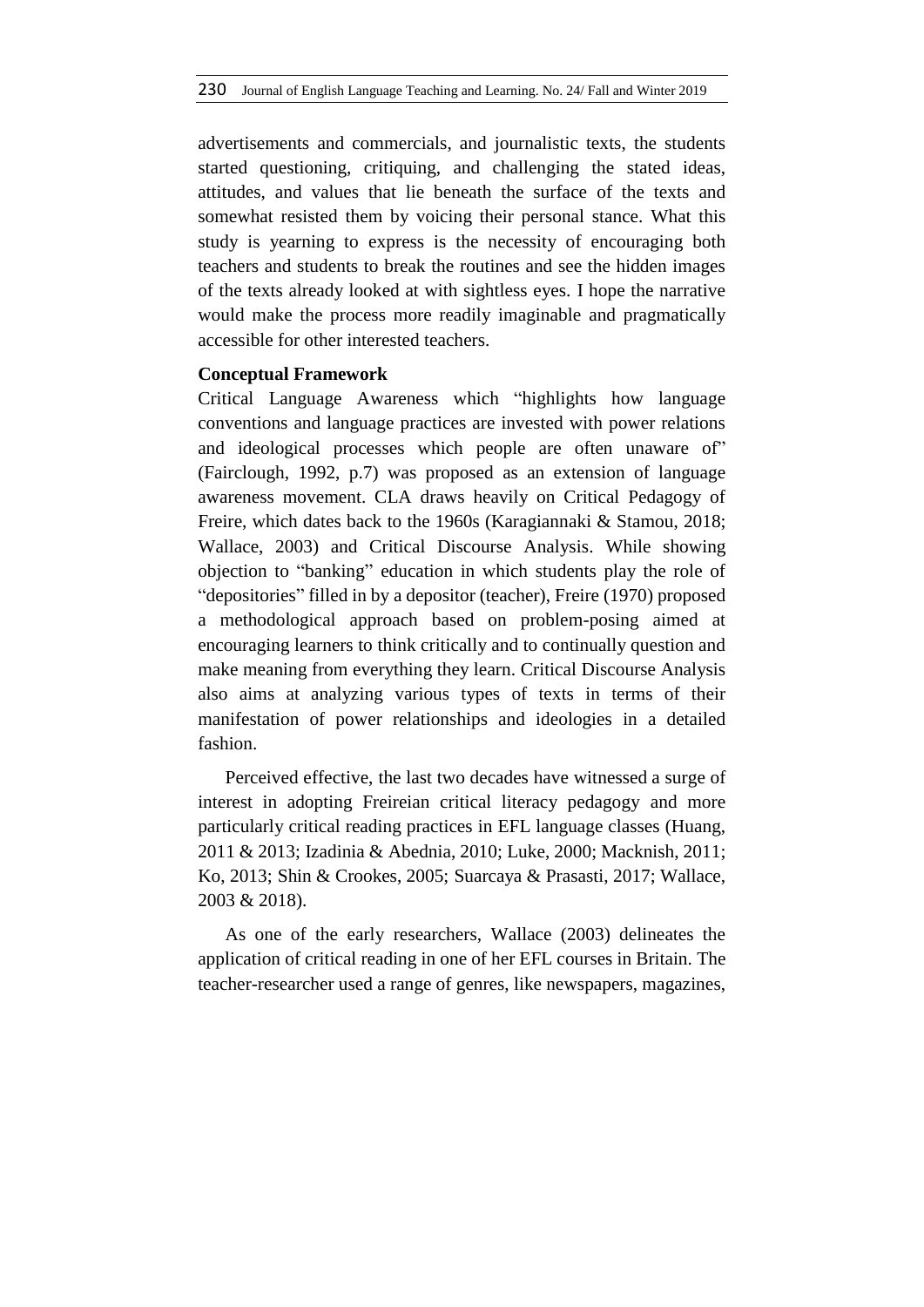advertisements, and literary texts and introduced the students to Hallidayan systemic-functional grammar which proposes ideational, interpersonal, and textual functions for text analysis. While analyzing the discourse choices within the surveyed texts, the students discussed the readership of the texts, the reasons why they had been written and how, and the way they could personally connect with them. Following the text analysis models proposed by Wallace, Zingkraf (2003) assessed the development of CLA by EFL university students. In a series of workshops, the students became acquainted with tools for detecting hidden ideologies in the content of the British newspapers. The author explicates that although the students attested that they had gained new consciousness about the nature of language, they mentioned some problems related to the program; namely, time-intensiveness of the tasks and their tediousness, "the overwhelming feeling of distrust of everything and everybody" (p. 10) caused as a result of becoming skeptical of veracity of the news, and their lack of sufficient background about social and political issues.

In the Asian context, Macknish (2011) reports on practicing critical reading with postsecondary Chinese EFL students in an Englishmedium university in Singapore. The participants were involved in discussing newspaper articles based on analytical frameworks and interpreting them in groups. Analysis of the displays of critical reading revealed that the students, chiefly as a result of having teacher and peer scaffolding and modeling, gradually shifted from providing cursory comments to deeper explorations and assessment of viewpoints in the texts, the credibility and veracity of sources, the connection of ideas to their own experiences, as well as the hidden messages.

Huang (2011), working with a group of EFL university freshman in Taiwan, explored the implications of practicing critical literacy by critically examining the ideologies, worldviews, and the power relations presented in the contents of an internationally popular English language teaching textbook and a Western teen magazine. It is reported that through critiquing the whole publications, the students began to discern aspects of Western hegemony, materialism, gender positioning,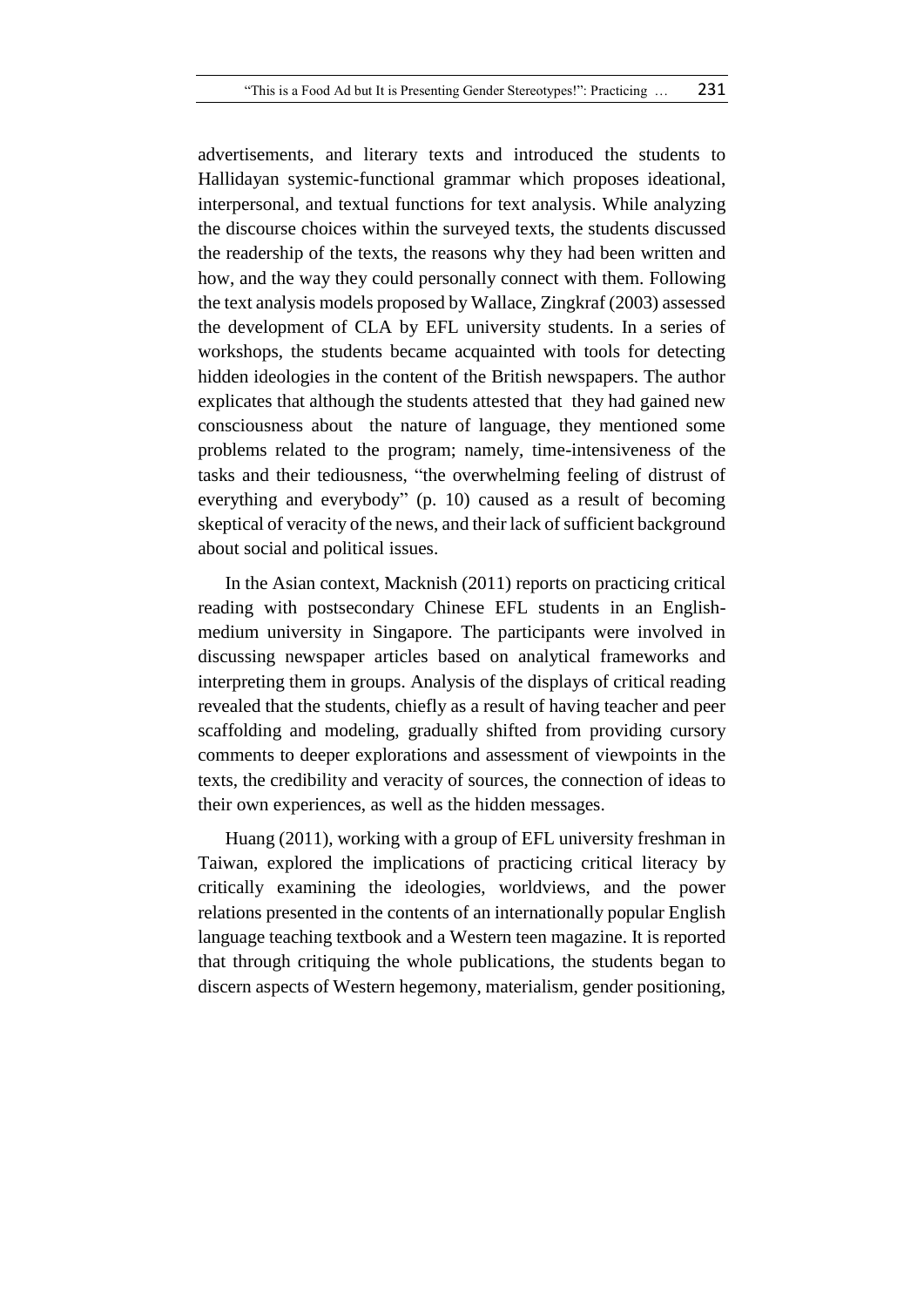and the like in the surveyed materials. In another study, the researcher, Huang (2013), examined the possibility of implementing CLA with a focus on writing in an EFL context in Taiwan. The students were engaged in a number of activities like analyzing different texts in terms of their "sociocultural assumptions"; the authors' ideological intentionality and presuppositions; the interests served by the texts; and the construction and use of linguistic structures. Besides, they were involved in composing a series of relevant texts which demanded them to think cautiously about their selection of words and grammatical structures like describing the negative attributes of a person euphemistically. The researcher argues that such activities offered the students "the identity position" of a real writer and aided them to "direct their attention away from the sole emphasis on reading for learning vocabulary and grammar to other dimensions of texts and identity possibilities as readers" (p. 81).

In a case study, Ko (2013) explored the process through which a teacher moved towards critical literacy in a college-level EFL reading classroom in Taiwan with the students who were accustomed to transmission model of literacy on the one hand, and the challenges experienced by the teacher, on the other hand. The researcher reports that through adopting a variety of techniques, like inviting and supporting the students' perspective-taking, encouraging the students to interrogate the texts' ideological positions, deconstructing the values and stereotypes laying beneath the surface of the texts and reconstructing them via posing challenging questions, the teacher attempted to raise critical language awareness in the students. However, as a novel practice, the teacher experienced certain changes and challenges in his teaching including moving from teaching language forms (like vocabulary and grammatical structures) to critical examination of construction and representation of meanings in the texts and abandoning the habit of authoritarian lecturing to the class and experiencing whole-class discussions instead.

In another strand, the implications of Critical Discourse Analysis in EFL classrooms as one of the approaches that is "of particular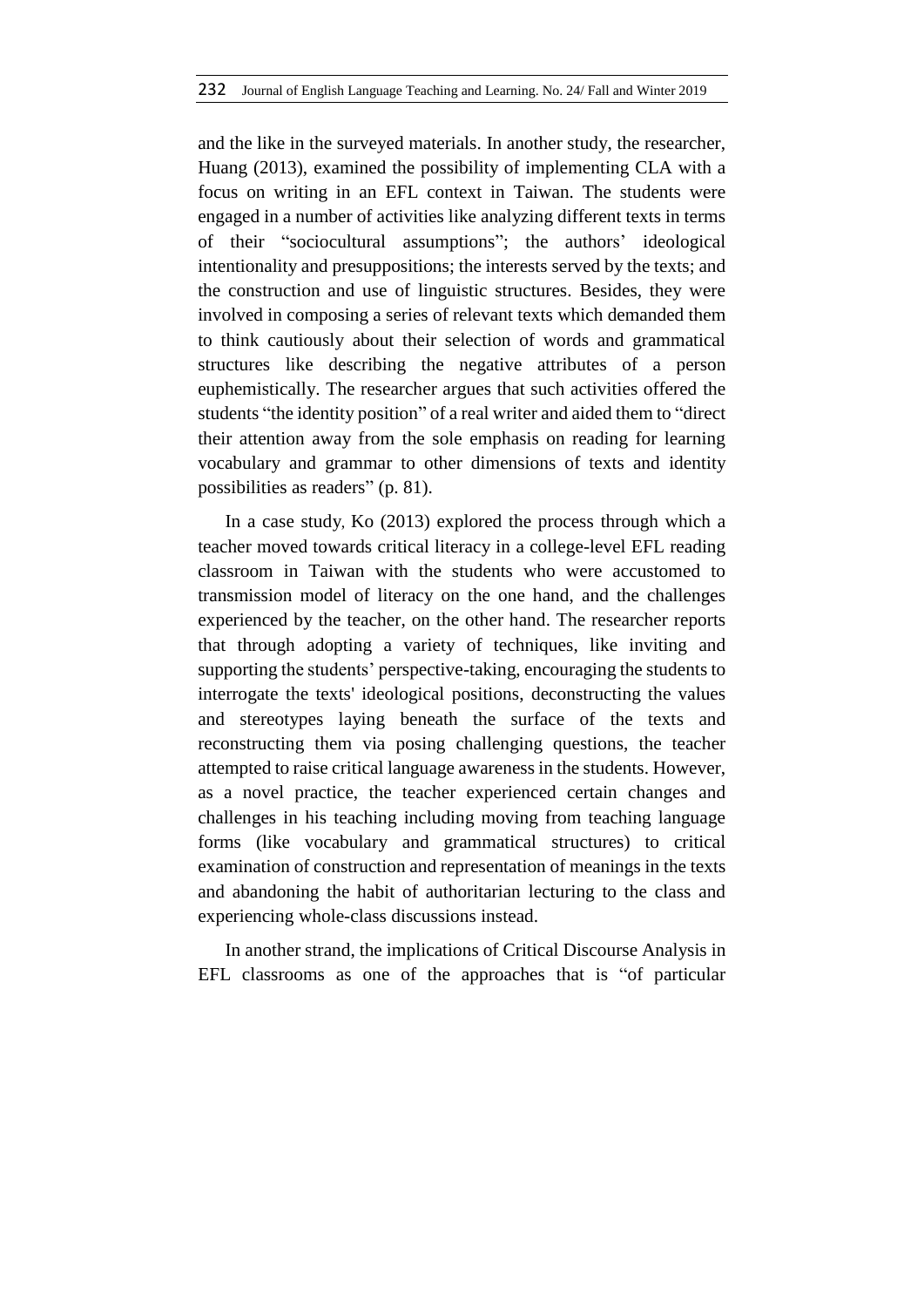importance for CLA" (Farías, 2005, p. 214) have been investigated. As an example, Karagiannakia and Stamou (2018) explored the way a group of young Greek children developed critical and reflexive stance through teasing apart the linguistic choices in their favorite fairy tales and conferring their hidden, ideologically loaded messages. This was done through familiarizing the students with a simplified version of Halliday's systemic functional grammar as an analytic tool and a number of classroom tasks like comparing different old and modern versions of the same story critically, writing another ending for the tales, and producing multimodal texts.

In the Iranian context, Abbasian and Malaee (2015) examined the effect of familiarizing university students with CDA techniques on their ability of reading news reports and their orientation to language quantitatively. The findings of the study revealed that as a result of the experimental treatment "the critical language awareness of about 90% of the students was raised" (p.12 ); however, "they could not analyze the articles based on the linguistic elements in detail and their analyses were weak" (p. 13). Having adopting a fairly similar procedure, Danesh, Aghagolzadeh, and Maftoon (2016) reported comparable results.

Sadeghi (2005) was one of the early researchers who qualitatively explored practicing critical consciousness with a community of EFL students in a southern city of Iran. The researcher explicates that through being engaged with a series of socio-politically relevant topics, the students attempted to sound out their own voices and take critical stances by considering the presence of power, dominance and social inequality in the dominant discourses. In a fairly similar study, Asakereh and Weisi (2018), in a case study, traced the development of critical consciousness in an eighteen-year-old Iranian Arab girl tutored to critically reflect on topics related to her immediate social life. Researchers argue that while the participant initially was succumbing to her socially-restricted life and orthodoxies, she gradually showed more awareness of subjugations established by the norms; though "it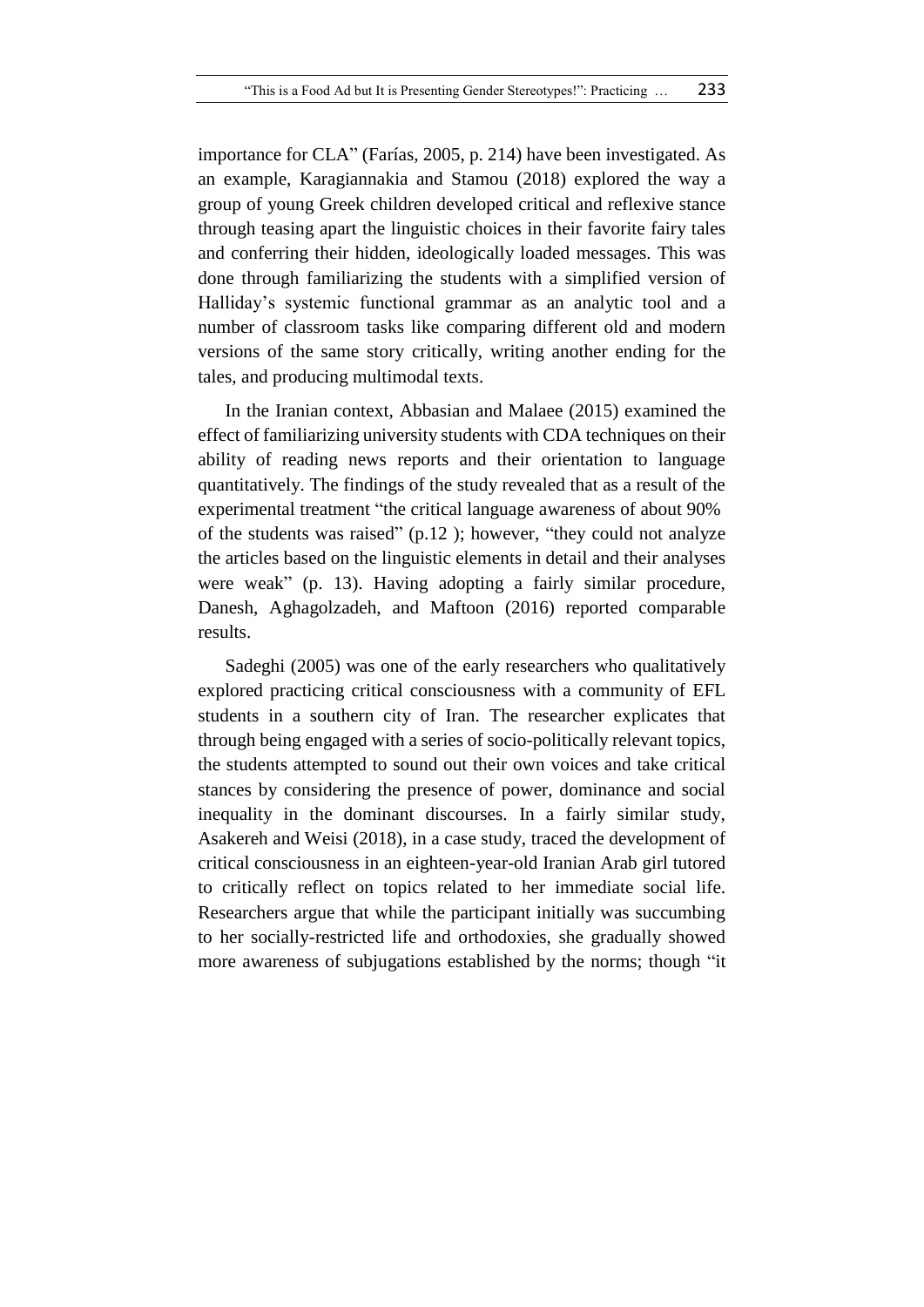seemed she could not think critically when it came to her personal issues" (p. 284).

In another qualitative study, Parsaiyan (2007) studied the challenges experienced by a community of sophomore Iranian English Literature students during their year-long practicing of critical literacy. Having been used to a competitive, test-centered education system which put primacy on memorization of information than critical understanding of knowledge and student participation and involvement, the students took on new challenges with critiquing the reading materials they were given and thinking critically about policies or politics behind the production and consumption of the texts as well as the attitudes, values, and beliefs that lie beneath the surface of words and sentences. The students practiced this new perspective towards the act of reading by showing sensitivity to single words; looking for historical, political, and philosophical roots of the words; making the familiar concepts strange through seeing more in them; showing an ''I'' stance while reading; having dialogues with the texts' writers; and making mental webs of written and visual texts. To use Shor's (1992) words, the emerged classroom events were suggestive of "desocialization" which involves "critically examining learned behavior, received values, familiar language, habitual perceptions, taken for granted facts, existing knowledge and power relations, and traditional discourse in class and out" **(**p.114).

Ghahremani-Ghajara and Kafshgarsouteh (2011), partially adopting Freirian critical literacy approach, also explored the ways a community of English-major language learners developed critical understanding of texts through being engaged with several courses of action including webbing (finding the relevance and importance of the texts to their personal life, reading the worlds behind the words of the texts, and taking a critical position towards the hidden ideology, meanings, and values by designing creative shapes); blogging (showing involvement with the texts by writing comments in the margins, talking to the writer of the texts, posing questions and challenging the authorial stance); and sharing written dialogic journals with their teacher. Realizing the non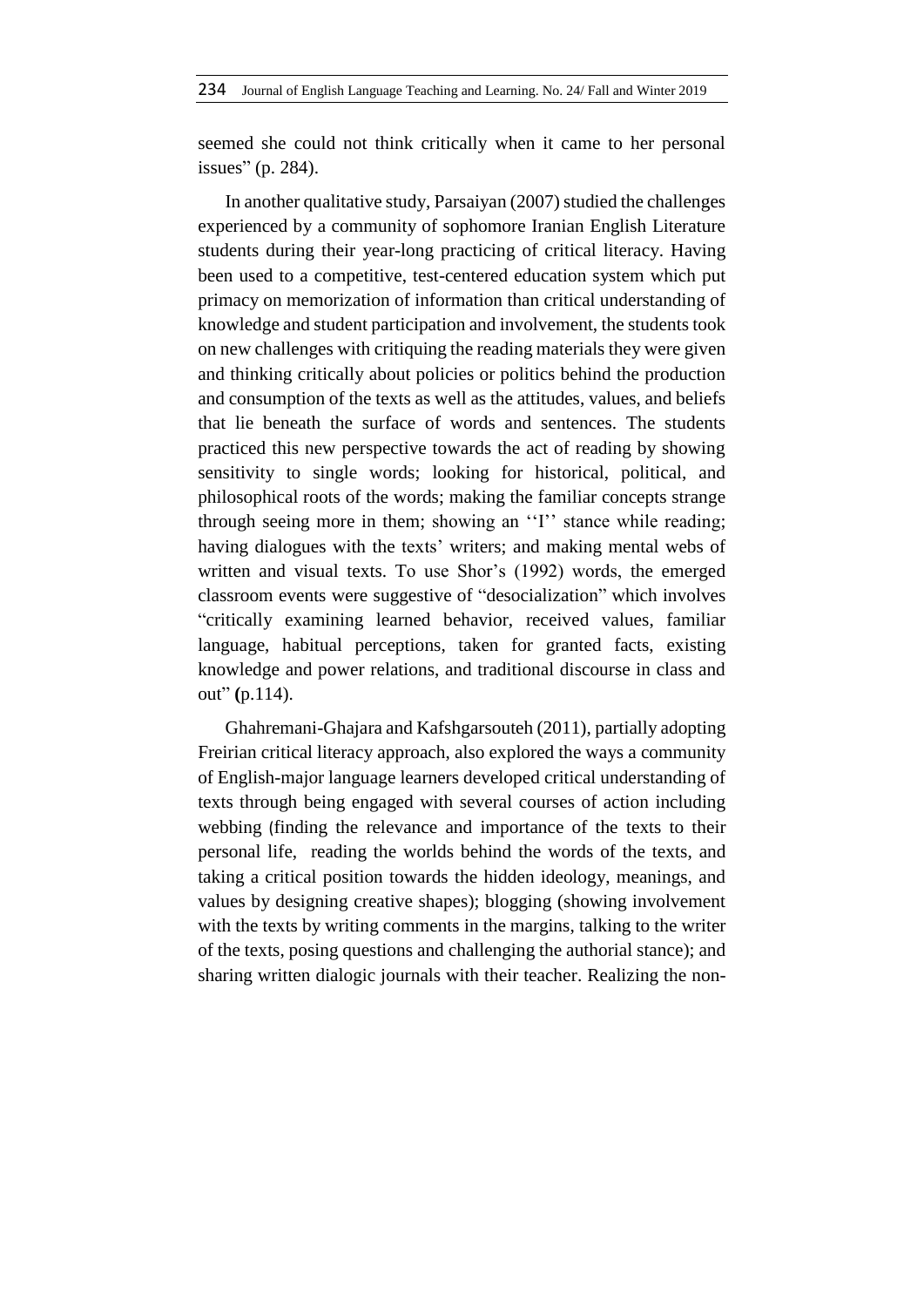neutrality of the texts, going beyond limiting rules and freeing thoughts: seeing underlying messages hidden in the words: appreciating the value of living, sharing, and learning together; and feeling the inside power were some of the reported findings of this practice.

Against this backdrop, the present practitioner inquiry was aimed at introducing critical reading awareness to a university skills-oriented course and tracing the unfolding events.

### **Methodology**

#### **Design**

The present study could roughly be seen as a practitioner inquiry; a qualitative research approach with anti-positivist orientation in which teaching practitioners—prompted by their wonders or questions concerning their own practice and the changes they wish to make—start gathering and analyzing data systematically, and then share their context-based understandings, discoveries, as well as evidence-based practices with others (Cochran-Smith & Lytle, 1999; Hilton & Hilton, 2017; Kemmis, 2012). Concerned with bringing change and improvement to my professional life and the life of my students, I decided to use my immediate context of teaching, a two-credit course on study foreign language skills, as a research site to see how critical language awareness could be integrated into the program and what happens as a result of this integration. Wherefore, I kept reflecting on my quarter-long experience of teaching English in institutes and academes; consulted existing literature and conducted studies on critical language awareness; and devoted a lot of time planning the classroom practices and selecting or preparing materials (reading texts, video clips, question sets) which could serve the purpose. As a whole, I attempted to engage the students with critical examination of multiple types of written and visual texts including advertisements and commercials, literary texts, and news and journalistic writings, and scrutinized the events (including the students' reactions and interactions and written reflections submitted by them) which emerged in each phase.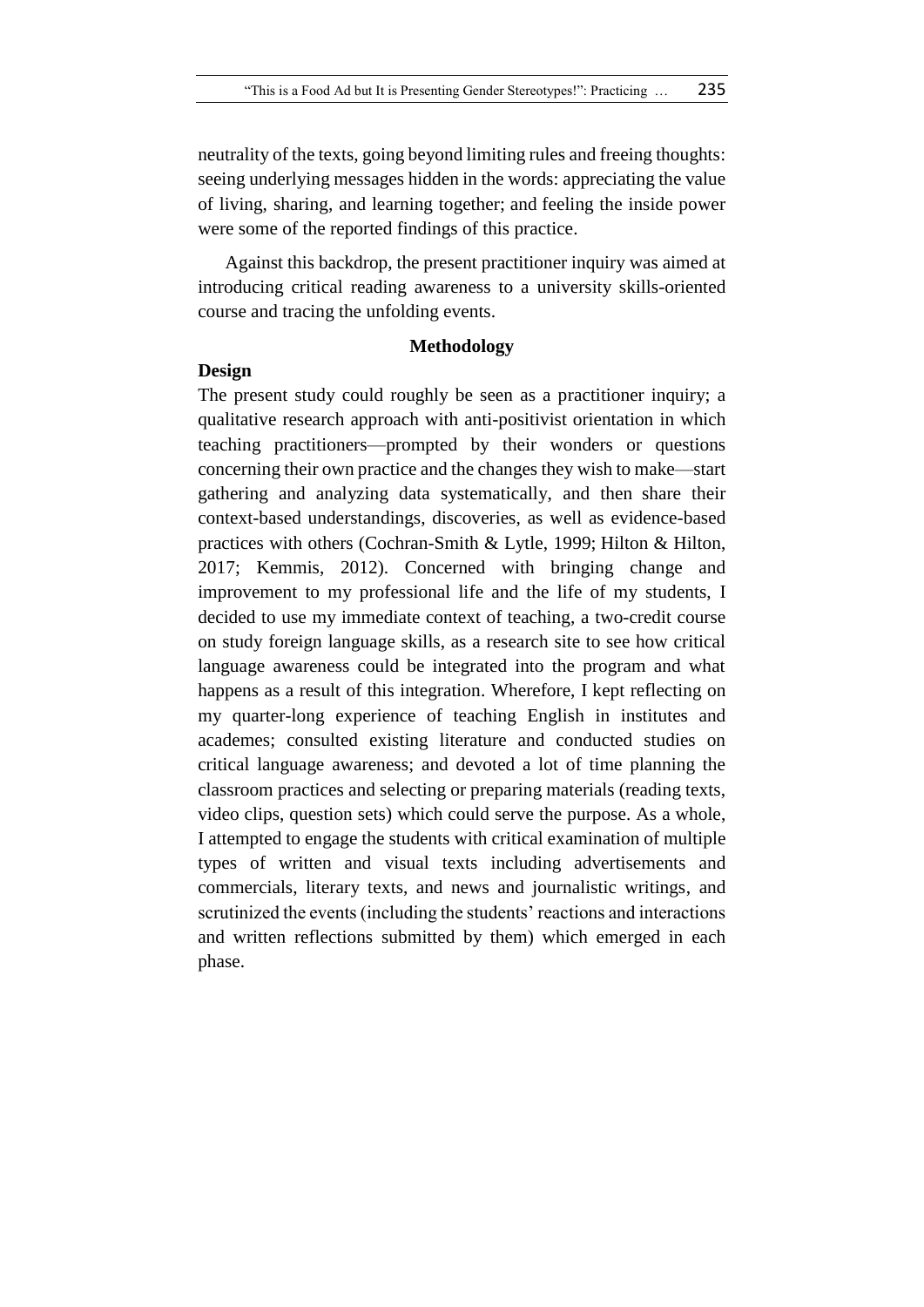# **The Site and the Participants**

The very context of the study was a state-run comprehensive university in north of Tehran which offers graduate and postgraduate programs in a wide range of fields. I conducted the present research with a community of twenty female freshmen studying English literature at this University. They were all in their late teens and early twenties. Nearly all the students had taken English in private language schools for two to six years prior to their acceptance to university and had a good command of English (roughly at intermediate and upper intermediate levels of English proficiency). Through my previous acquaintance with the students, I knew that they enjoyed a variety of sociocultural backgrounds, with some attending the University from other cities or capital suburbs. A number of students knew other languages (like Turkish and Kurdish) besides their mother tongue, Persian; and demonstrated different artistic prowess in poetry writing, playing musical instruments, painting, and movie making. They also showed good enthusiasm for lively class discussions and communal learning projects and interactions.

The idea of introducing critical language awareness was put into practice as part of a two-credit Study Language Skills course. Being held once a week for ninety minutes, this required course, which is conventionally offered to English-major students in their freshman year, is purported to introduce techniques and strategies for developing basic skills of language like using dictionaries, vocabulary learning strategies, paraphrasing, making inferences, margin writing, writing and punctuation rules, using internet sources, and delivering effective oral presentations. Within this purview, practices of engaging with texts critically, though not shunned, are often pushed to the periphery or approached lightly. To teach the course, the Department instructors enjoy autonomy in choosing their own materials and developing their syllabi. To be at liberty, I structured the course to open spaces for critical language awareness.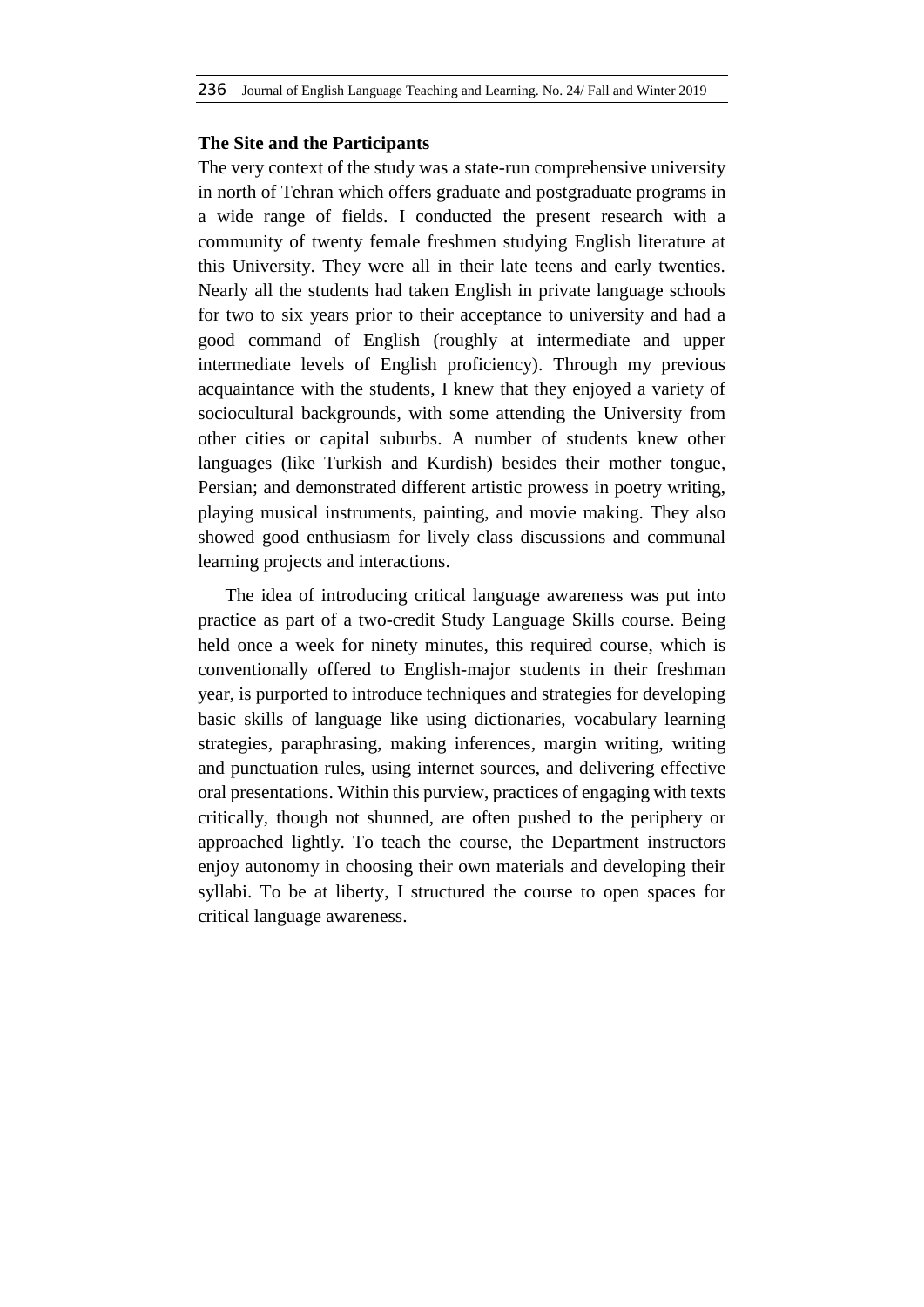#### **Data Collection and Analysis**

The data for the study was collected through several sources including my observational notes, the students' documents and teacher-researcher journals. Observational notes consisted of the classroom events, interactions, and discussions I captured for nearly one semester (thirteen ninety-minute sessions). The documents included the students' weekly reflections on class materials sent via our class weblog, which were of various lengths, as well as their written assignments and projects emailed to me. The teacher-researcher journal contained my documentation of the weekly decisions and plans for the course, including the texts, video clips and question sets taken to the class, and my preliminary reflections on the students' reaction and performance throughout the semester.

To make sense of the events, I arranged the classroom events chronologically and meticulously read and reread the data related to each phase. This was accompanied with manual open coding of small segments of the data and documenting my thoughts by jotting down my reflections and preliminary interpretations in the margin of the printed hard copies. Meanwhile, my consultation of existing literature aided me to look for instances of critical language awareness while not discarding "discrepant data". In a subsequent stage, I tried to step back from the data to see what main insights I have gleaned and how they may bear resemblance to each other. Wherever possible, I retained the students' own words by using *In vivo* coding or codes that emerged from their exact spoken or written accounts. To illustrate the emerged themes, examples from the students' oral or written accounts were used in reporting the findings.

#### **Trustworthiness**

My semester long encounter with the students as well as my prior familiarity with them aided me to have a good recognition of their salient characteristics, interests, beliefs, values and stances. To have a richer and more robust account of the events, methodological triangulation was used by collecting data through multiple channels (personal journals, class discussions, and students' reflection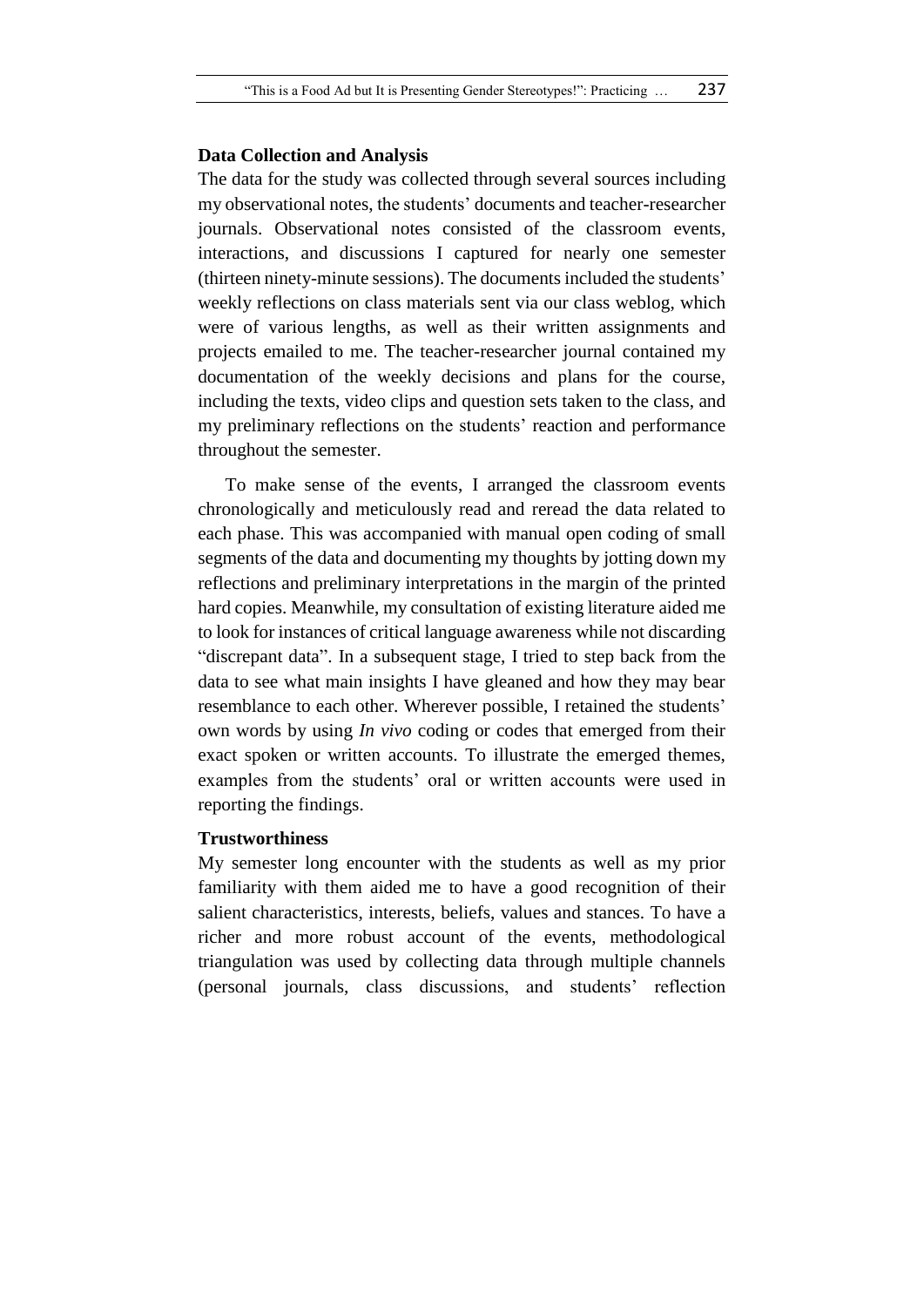assignments sent via our class weblog). Besides, thick description of the decisions made along the research path and adequate evidence drawn from the participants' original data are provided to let other researchers audit the "decision trail" used. For the sake of naturalness, I attempted to include a breadth of responses from nearly all of the students while quoting them verbatim, as in most cases I felt that the minor erroneous structures were not troublesome. Any changes to the students' quotes are displayed by square brackets. All names are pseudonyms and accounts which were deemed to infringe the students' privacy were not included. Although no generalizable data with replicable results are intended, given the particular purposes and circumstances of the research, I hope that the provided explications aid the readers evaluate the transferability of the findings to their own contexts.

# **Procedure**

To implement CLA, I planned a series of classroom events including negotiating power within words, discovering enigmas within literary works, decoding advertising commercials, and analyzing journalistic writings throughout the semester. Each of these is delineated below.

# *Negotiating power within words*

"Words have energy and power with the ability to help, to heal, to hinder, to hurt, to harm, to humiliate, and to humble." This impressive statement by Yehuda Berg and the perspective projected by it has long reminded me of the complexity of words we use in our everyday life; a perspective which rarely has got a place in the mold of academic publications purported to enhance language learners' knowledge of words. The textbooks on study language skills I occasionally take to my classes contain voluminous chapters on vocabulary boosting strategies like word games, word formation, guessing the meanings of words from context and their roots, creating mental images or mnemonics, inter alia, but rarely do they refer to how words carry power. At the same time, I have always seen an avid desire on the part of language students, particularly new English-major entrants, for expanding their vocabulary repertoire. Nonetheless, to me a missing cameo in the mainstream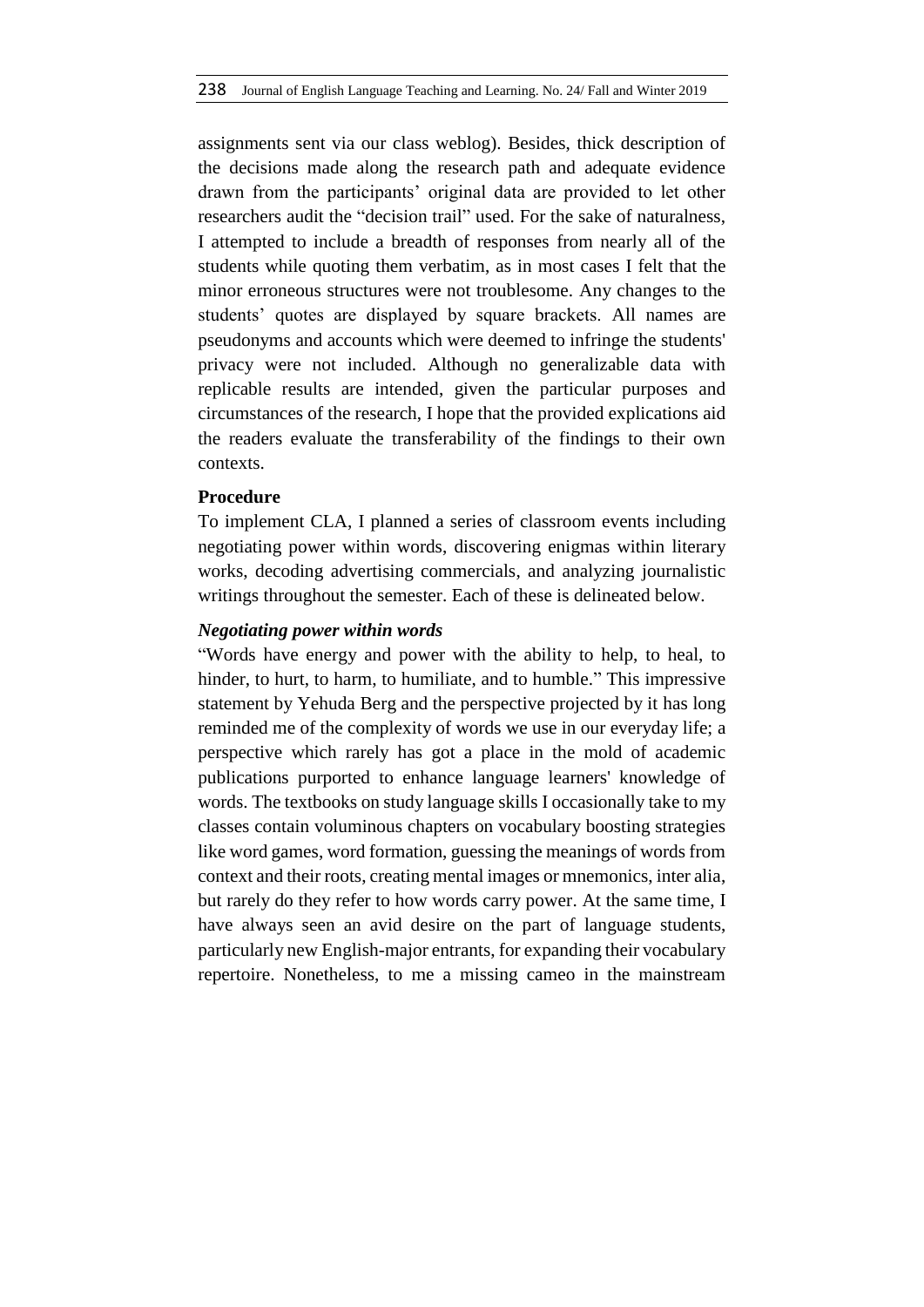system of language teaching is the world, ideology, and power behind the words.

In pursuit of sharing such a perspective with my students in an engaging manner, I considered an array of ideas. Opportunely, through one of my colleagues, I came across an old, well-famed video clip of Muhammad Ali clay, the American Black Boxer. In his interview with Michael Parkinson in 1971, Clay talked about his childhood when he inquired his mother about the reasons why everything deemed "good", like the Jesus, Angels, Mary, the Pope, Miss America, and Santa Claus were "always" depicted as "white" and everything "bad" was displayed as "black". He then described an event that happened to him after he won the gold medal in the Rome Olympics. Back home he tried to get a meal in an all-white restaurant; however, despite his outstanding triumph, he was kicked out by the restaurant manager for being a Negro. Though sounding humorous—followed by bursts of laughter on the side of the audience—the interview is considered one of the anti-racist speeches. Clay criticized the way "black people have been brainwashed", have become deprived of their language, name, and identity, and "how they've been taught to love white and hate black".

The criticality on the part of the articulate boxer and the passion conveyed through his speech provoked reflections and thoughts in the class. As mentioned by one of the students, "in the depth of Clay's speech was a disaster, a kind of tragedy… from the word white he did not mean the color exactly but he showed the discrimination and suffering he had during his life". I took advantage of the emotional aura and asked the students to reflect on the way Clay is making sense of the words (black and white in this case) and how the attributed meanings are possibly different from the "conventional dictionary-based definitions" or the ones we are exposed to "in English language textbooks". Going through their reflective notes, I could see how they were providing a different perspective on words; though some of which sounded fairly impressionistic. Amongst, they expressed that "words are alive, they aren't just the effect of ink on the paper, as they build our world with their meanings"; "words carry so much in their hearts,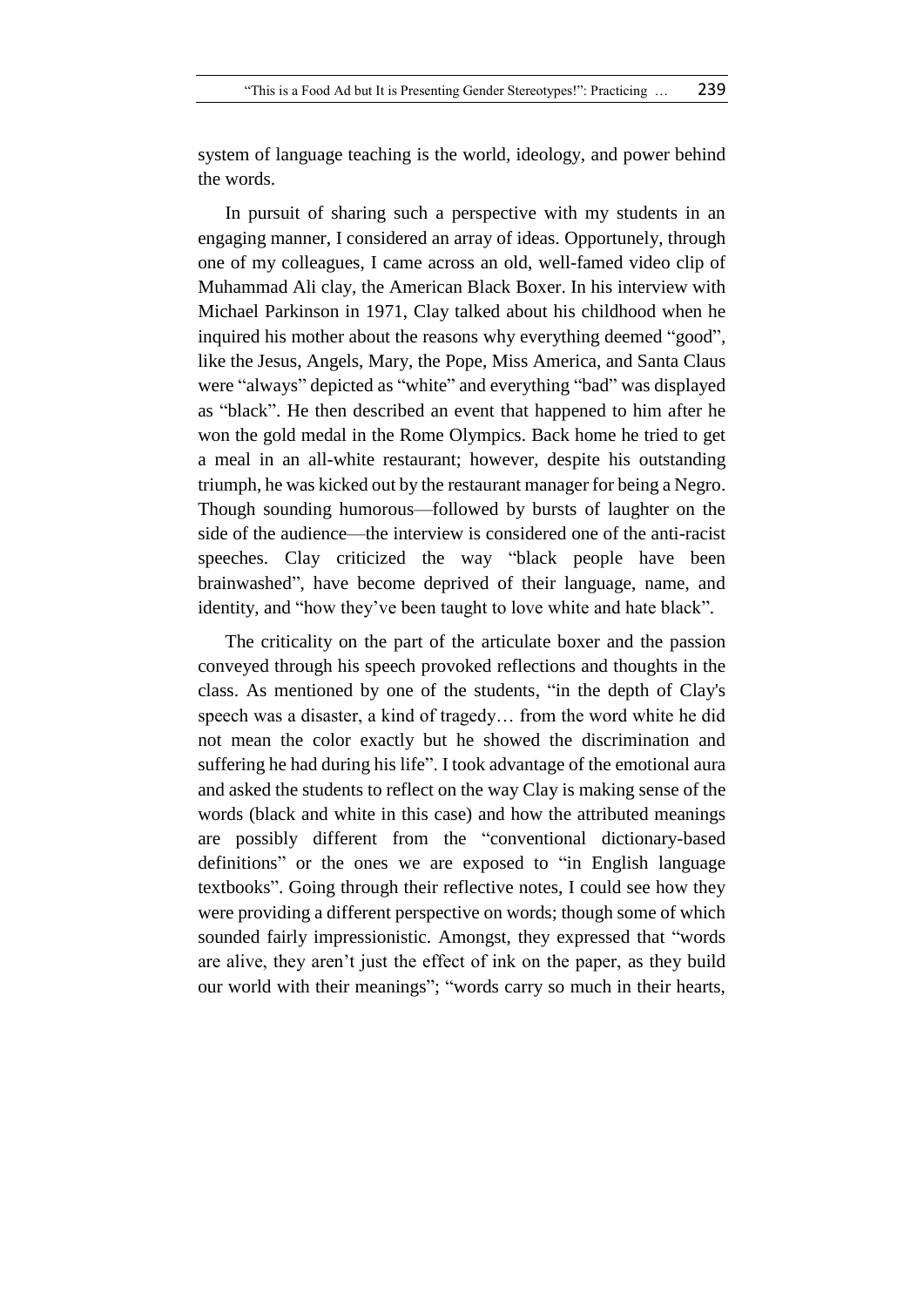you just have to scratch the surface and you'll find a new world lying beneath them"; and "a single drop of a word may drown a person's town of dreams, or bestow life to the sprout of their hopes" as there is "a strong power and world that exists behind the words". For example, in her reflection paper, Shima referred to the "mysterious world behind" the words which "don't live in dictionaries" but in "the minds" of individuals. Similarly, distinguishing between "the dictionary of words" and "dictionary of emotions", Parisa added, *"*there's no such definitions [for black and white] in the dictionary of words but I can get in touch with them in my dictionary of emotions".

This was followed by a mini-project of pondering "the place of words in our everyday life" and sharing our personal experiences and discoveries. In the due week, although some of the students had taken the assignment lightly, probably due to the strenuousness of selfreflection and self-disclosure, the thoughtful reflective notes written by some others created a pause for thought. As a personal self-reflection, Nazanin who often kept quiet and rarely took part in the class discussions explained how the words "can't" and "you don't understand" had habitually crept into her mind and manipulated her "unconsciousness". She read, "*can't* plants doubt and fear in the soil of my brain and dominates my whole body, so my hands, feet, face, eyes, ears and etc. start to feel weak and incapable of even attempting to do the job. You can see how that can be dangerous …". As another selfdiscovery, Shima, who often amazed the class with her reflective views, referred to a stereotype about "beautiful" as being "skinny and in a great body form…because of how they use this word [in the media]" which she had tried to re-vision. Adding to the discussion, Adeleh pointed out that "words are wonderful when used in a proper way. They can encourage,…edify and give confidence to the hearer. A right word spoken at the right time can actually be life-changing". Taking up the idea of "life-changing" effect of words, Fahimeh referred to an "impressing scene" in a famous Iranian movie "Mohammad the Messenger" through which she had learned how words could penetrate individuals' heart and mind and have a lasting effect.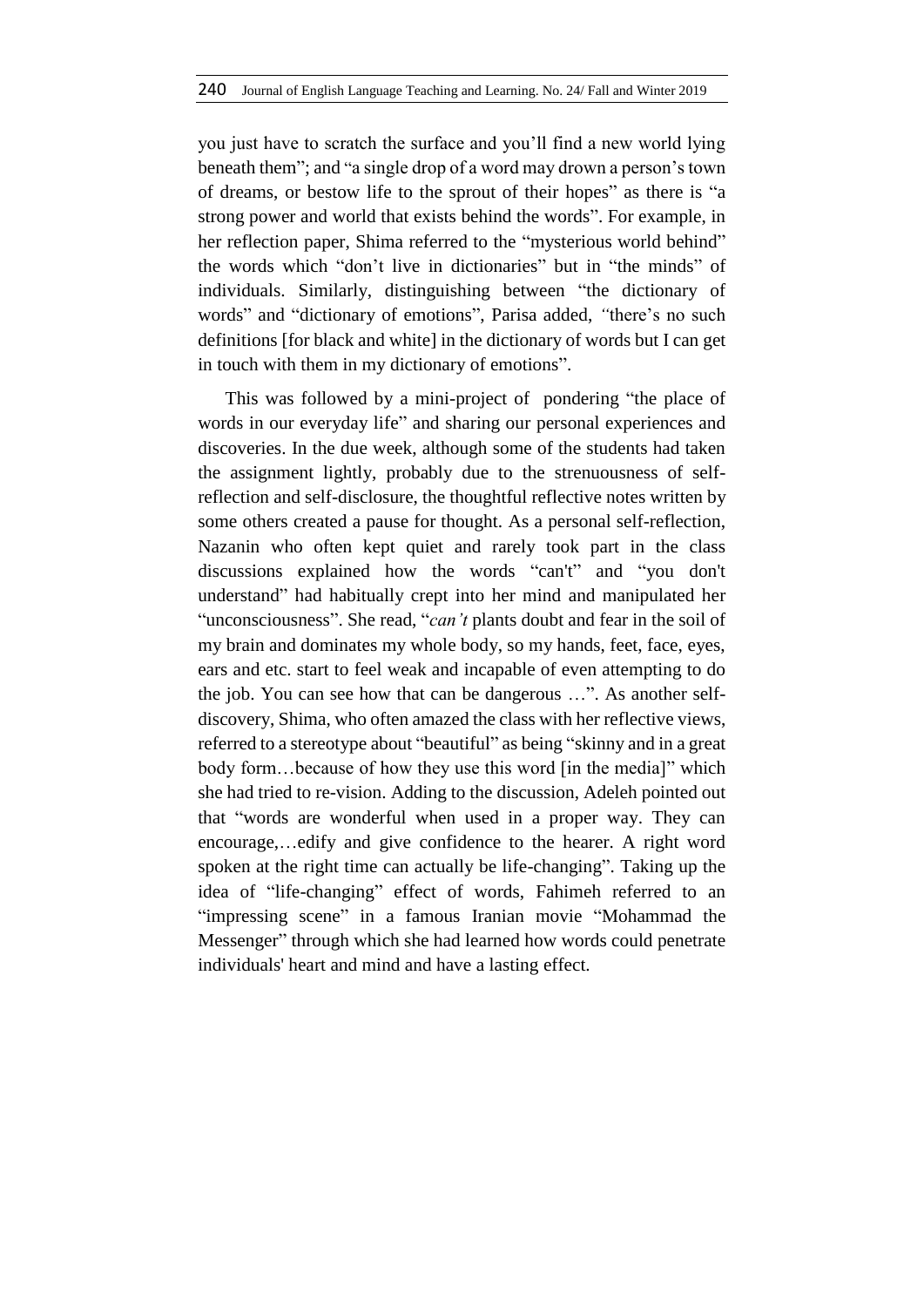*There is a very impressing scene in the movie. An Arab man… a muscular one wearing Bedouin traditional clothing…is digging a hole to bury alive his new-born daughter. He looks so furious… and his wife is pleading…begging him not to do so. The Prophet who was in his teens at that time was watching the scene. He approaches the man and says that your daughters' eyes are very similar to yours and they are so beautiful. Daughters are great blessing. While he is speaking, the Arab man looks at his daughter's eyes and it seems that something is happening inside him. A change of view…a change of heart. To me it shows the power…the influence of words.* 

# *Discovering enigmas within texts*

As a fan of literary works, I have long been fascinated by the mindnourishing power of literature and its role in deepening and sharpening our reflective thinking. To me, literary works are like enigmas artistically crafted by authors; awaiting to be unearthed by sharpminded readers. Besides, what heartened me was a considerable bulk of literature acknowledging the role of literary texts in reflective reading (Amer, 2003; Carey Webb, 2001; Domínguez Romero, Bobkina & Stefanova, 2019; Hullah, 2018). Against this background, I sought a piece of literary work that would possibly challenge the students to read between lines, though not in an overwhelming manner. Having considered different options, the story I eventually took to the class was "*Cat in the Rain"* by the American author, Ernest Hemingway (1899- 1961), reputed as the 1954 Nobel Prize winner. In the face of the story's brevity and simplicity of language and style, it has been argued that "behind [its] very realistic surface there is a wealth of symbolism and possible meanings for the readers to supply for themselves" (Taylor, 1981, p. 62). The story is about an American husband and wife on vacation in Italy who are residing in a hotel on a rainy day. While the husband, George, is reading a book, the wife, whose name is not mentioned, is looking out the window. She spots a cat crouched "under one of the dripping green tables." Feeling unhappy for the cat, she decides to rescue it. As she goes downstairs, the hotelkeeper bows to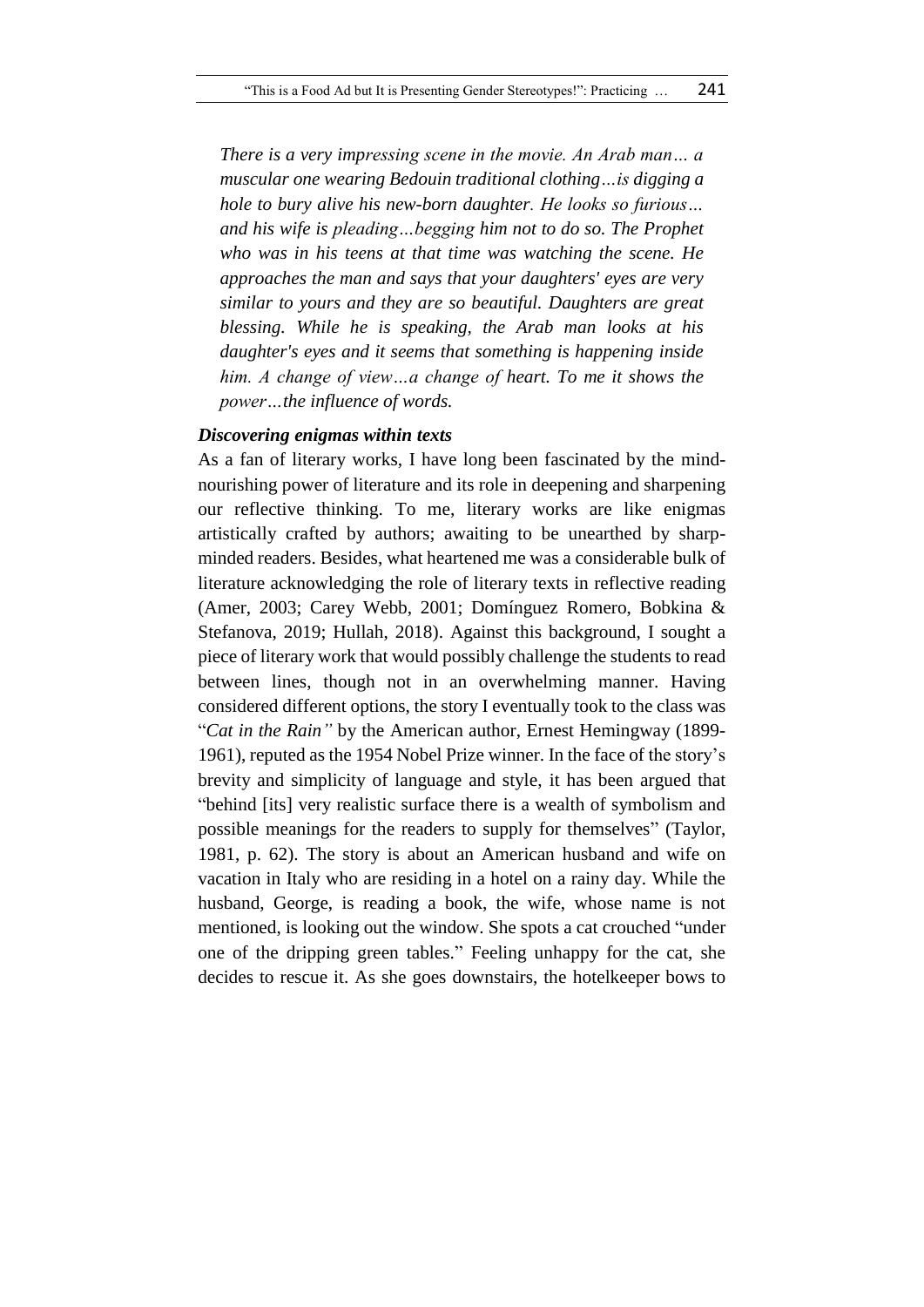her and a maid, holding an umbrella, follows to shield her from the rain. Not having found the cat, she returns to the room in despair and starts complaining about things she does not possess and seemingly childish things she desires to change like having a "kitty", "eating at a table" with her own "silver" and "candles"; and pulling her "hair back tight and smooth and make a big knot at the back". Frustrated, George quickly tells her to "shut up" and returns to his book. Just then, there is a knock at the door. It is the hotel maid holding "a big tortoiseshell cat"— a gift sent to her "by the padrone".

On the due day, I distributed the printed copies of the story among the students and asked them to read it thoroughly. Within the next few minutes, it happened to me that the students had succumbed to ennui and listlessness. Later on, they told me that they had initially found the story "too simple", "vague", "boring" and "meaningless", or as described by one of the students "a random piece of an ordinary every day-diary, aimlessly including the description of most neutral and tedious events that ever can happen in one's life" which gave her the initial impression that "probably the writer was crazy to write such a stuff". However, a revision of premise and perspective occurred as we started re-reading the text, this time line by line for a more detailed analysis.

By posing various questions, I drew the students' attention to certain elements in the story; namely, the images and moods provoked by "bad weather" and "an empty square" in the opening sentences of the first paragraph; the author's selection and repetition of certain motifs like "rain", "cat", "war monument", and verbs "like" and "want" and their possible significances or symbolic functions; the reasons for deploying a feminine pronoun for the cat; the reasons for the female character lacking a name; her possible feelings towards the padrone and the hotel maid; her physical features like her hairstyle and manner of speaking; the reasons for the silence or indifference on the part of her husband; and how the story could be related to Hemingway's own life and time. I also asked the students to write their analytic questions, impressions, preliminary interpretations and annotations in the text margin, color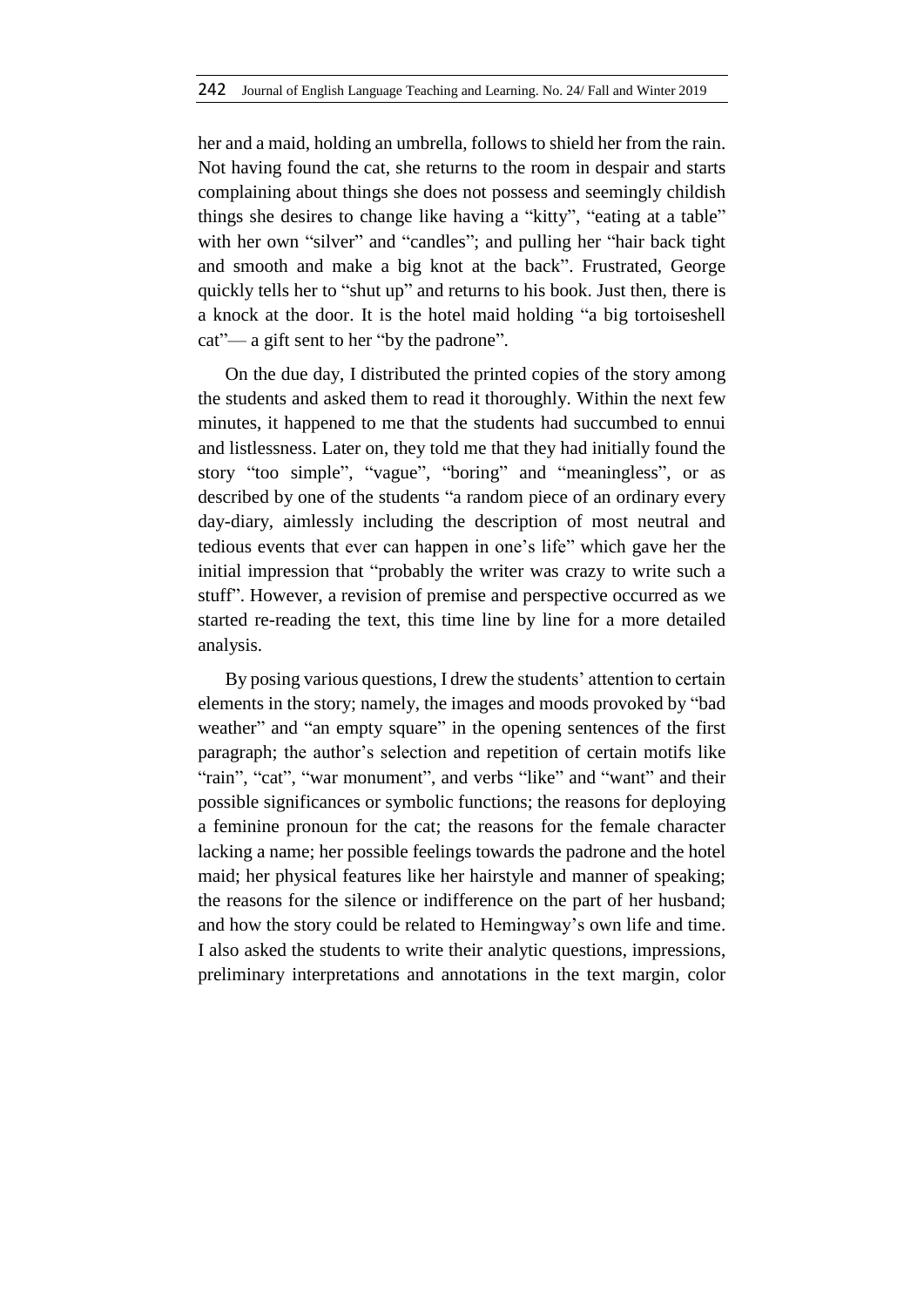code the words they assumed to be carrying certain meanings, and consult the literary criticisms on the work for our next class.

With that introduction, I could see the class stewing over the literary enigmas and speculating on possible interpretations of the story; though some interpretations still lacked sufficient sophistication. Some of the students showed their attentiveness to the symbolic meanings of selected words or structures and the reasons for their repetition. For example, some of the students, while borrowing ideas from the online sources they had consulted, explained how seeing the ways certain lexical and syntactic items had been selected by the author to imply particular meanings had made the text more meaningful to them. Below is an excerpt:

*For the very first time, I didn't pay attention to the words like "war monument" which indicates the war between the couple, "rain" can be their stormy relationship or the sense of the girl's sadness, "cat" as something that the girl empathies with or a child. Also the word shifts like "cat to kitty" to show the childlike behavior of the girl… .*

Although due to time constraints, the adventure of analyzing literary texts could not be further developed, it turned into a practical experience for going beyond the literal meaning of a text by teasing apart its linguistic features such as lexical and syntactic items, sequencing of information and their ideological functions.

# *Decoding advertising commercials*

The next platform for practicing critical language awareness was the world of advertising's commercials. Advertisements, despite their prevalence in our daily life as a type of "media discourse", are rarely used in mainstream EFL context, whereas the existing literature acknowledges their values as sources of raising critical awareness about the nature of language (Leeman & Rabin, 2007; Özdemir Akyol & Oral, 2007; Picken, 2000). With that in view, I judiciously selected two print ads and prepared a list of items that could be taken into consideration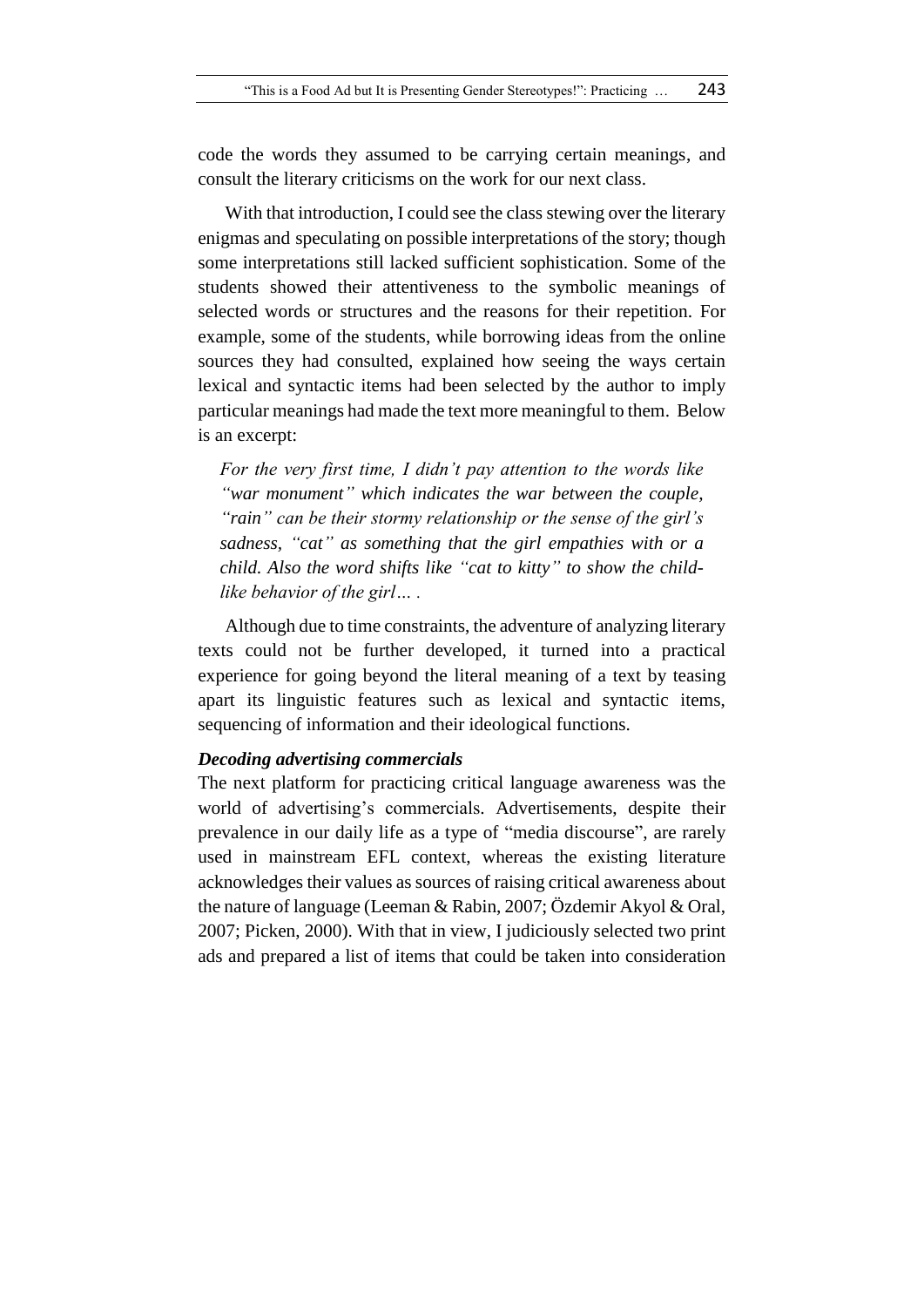while exploring advertisers' deployment or manipulation of verbal and visual language.

The first advertisement we examined was a whole page print ad advertising a diet program. The ad showed the image of a tall, goodlooking "grandmother", Cara, after her 30 IBS weight-loss. Cara was depicted wearing a tight red shirt and black trousers with a big smile on her lips. Another picture at the top left of the page showed her before weight loss. She was sloppily dressed and was wearing dark sunglasses. A quote by her said: "I'm a grandmother and I love the way I look". Other sentences on top right of the page, typed in capital letters and large fonts, read: "EAT FREE FOR A WEEK! That's 7 breakfasts, 7 lunches, 7 dinners, and 7 desserts. ABSOLUTELY FREE!". There were claims that the program "is based on the Glycemic Index" offering foods which are "low in fat and rich in carbs…so you can eat what you love and lose weight sensibly". Two other small images on the right side of the page showed two other women, Nachole and Pat, after losing 70 and 112 IBS. respectively with ONE FREE WEEK inserted once more.

In analyzing the ad, I initially drew the students' attention to the linguistic elements of the ads like the selection of the printed words, grammatical structures, text font sizes and styles, and proportion of the texts to images. I encouraged them to see the way certain statements like "free", "seven", "scientific", and "breakthrough" had been used and what they possibly implied. One step further, I asked them to carefully consider the paralinguistic features of the ad like deployment of colors, artifacts, models and their gender, facial expressions, gestures, gazes, body positions, outfits, settings, and moods or emotions evoked by the ad.

For example, referring to how advertisers benefit from color psychology and their attention- taking effects, one of the students observed that "the woman's red color coveys senses of satisfaction to the readers". Considering the physical gesture of the model, some questioned the way the woman in the before-diet image was wearing dark sunglasses "probably to hide her identity" ; "to show that she feels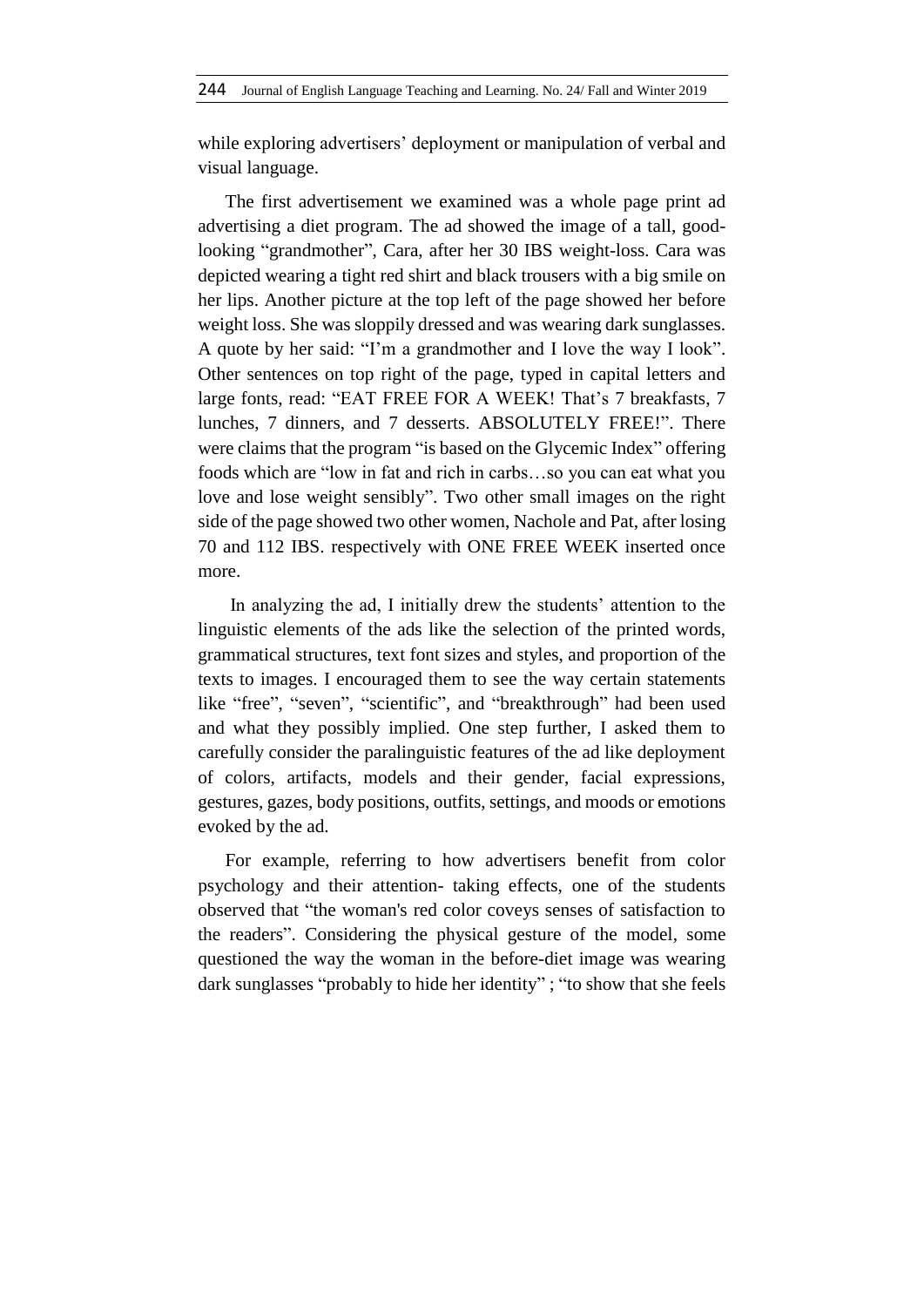ashamed of something like her body" or " being low in selfconfidence"; while in the after-diet image "there is a full-sized picture of her body which is upright and her head is up…meaning that she now feels proud of her new shape". With the comments becoming more vehement, I channeled the students' attention to the power of advertisements in controlling or manipulating the minds; the possible motives behind the production of the ad; possible voices and visions which have been omitted from it; and the lifestyles and values projected by it. With regard to the "text silence", a variety of hunches was proposed including "no mention of the costs" or "the possible side effects of the diet". A question I raised was why in the ad only women and no men had been depicted. With some hesitations, Shima who always enlightened the class with her thought-provoking remarks stated that "I suppose… it is a food advertisement, but it is *stereotyping* women. In ads women are always tall and slim and they look happy".

Another print ad we analyzed was about education oversees (figure 1). The ad showed the picture of a young smiley girl wearing a black graduation gown; looking at the sky with her eyes closed.



*Figure 1*: An advertisement taken to the class

Borrowing ideas from our previous discussion, the students began analyzing the image; this time with more eyes for details. Focusing on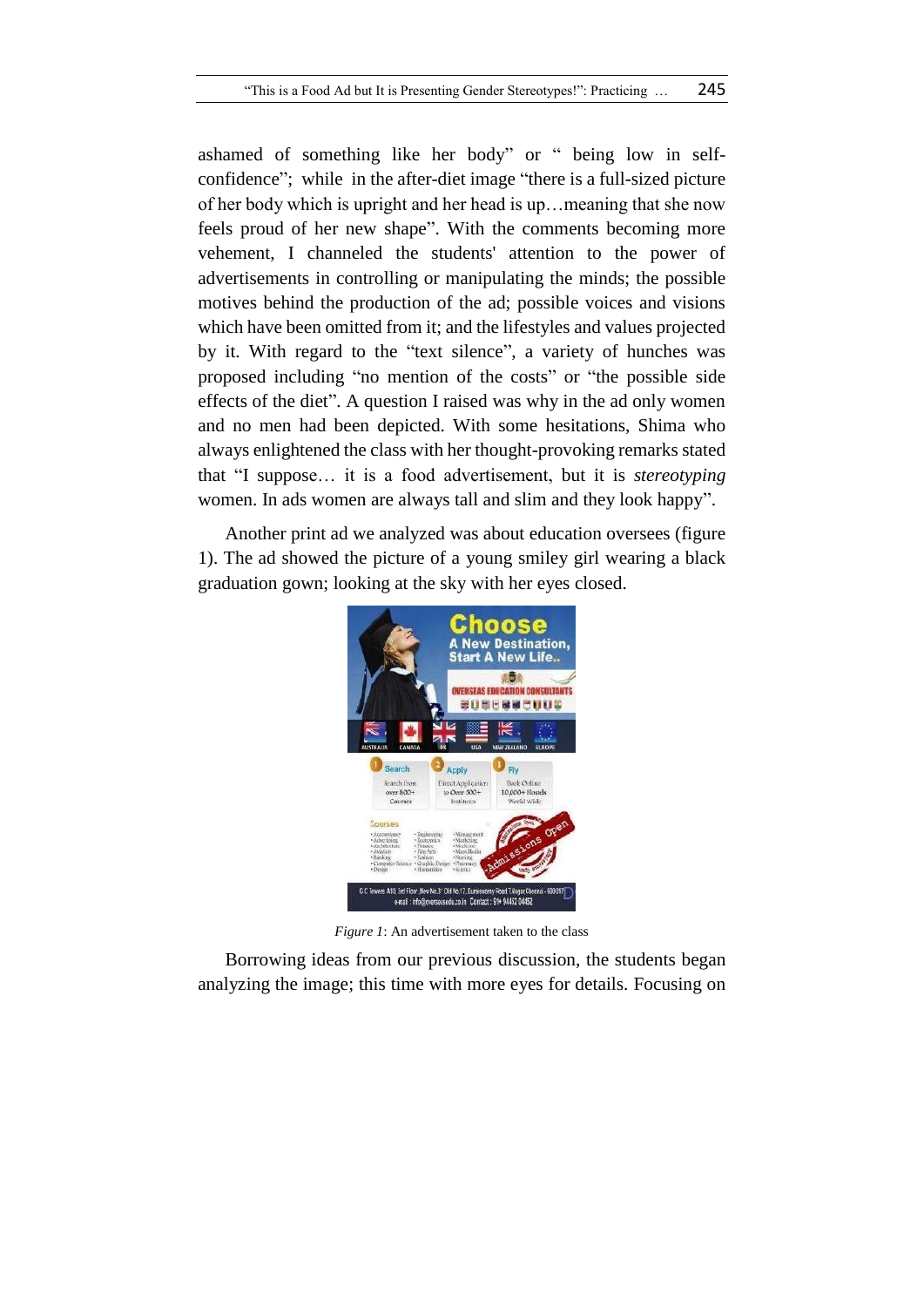the colors, some of the students observed "the generous blue sky used as the background symbolized hope and happiness" and "can make a watcher feel calm and confident". She added, "the word biggest word that attracts us is 'choose' which is printed in yellow like a sun in the sky". Interrupting her, Negar added that "the word's font size is very big and can give people the feeling that …by choosing they can make changes in their lives". Furthering the issue, Atefeh put her finger on "the three parts of search, apply, and fly" and commented that "they mentioned it so briefly to give us the feeling how *easy* the process is and everything carries out in *rapid pace*…but we know it is so exaggerating". She added, "the other thing that is bold is 'admission open'. It shows that you needn't take certain and difficult examinations and that everyone can be a part of this". In a more critical appraisal, Nazanin drew our attention to what is possibly implied by the ad through leaving out certain things. She said that although at the first glance it portrays "a ready to fly graduate…boosted by confidence and pride", it "ironically evokes senses of dissatisfaction, inferiority and infulfillment in the audience to urge them…experience the same sense of infinite success as the image promises". She added "a new destination is the best trick to conjure the ideal future for students who by mistake are in the wrong place". Bita was critical of the way "only the flags of certain European countries and their names" had been inserted in the ad; possibly "indicating that this bright future would be made in these countries". While laughing, Haniyeh wondered why "we don't see any fact about prices and tuitions or possible problems you may go through. I'll bet that is going to be very high".

With that introduction, I asked the students to choose a print ad or TV commercial, which appeals to them, and share their reflections with the class.

#### *Unraveling news' non-neutrality*

The next event was reading journalistic news. A piece of news I took to the class was *Cosmetics Boom in Iran*, written by an Iranian-American journalist and published by Al-Monitor, the Pulse of the Middle East on December, 2014. I rationalized that the news report could be conducive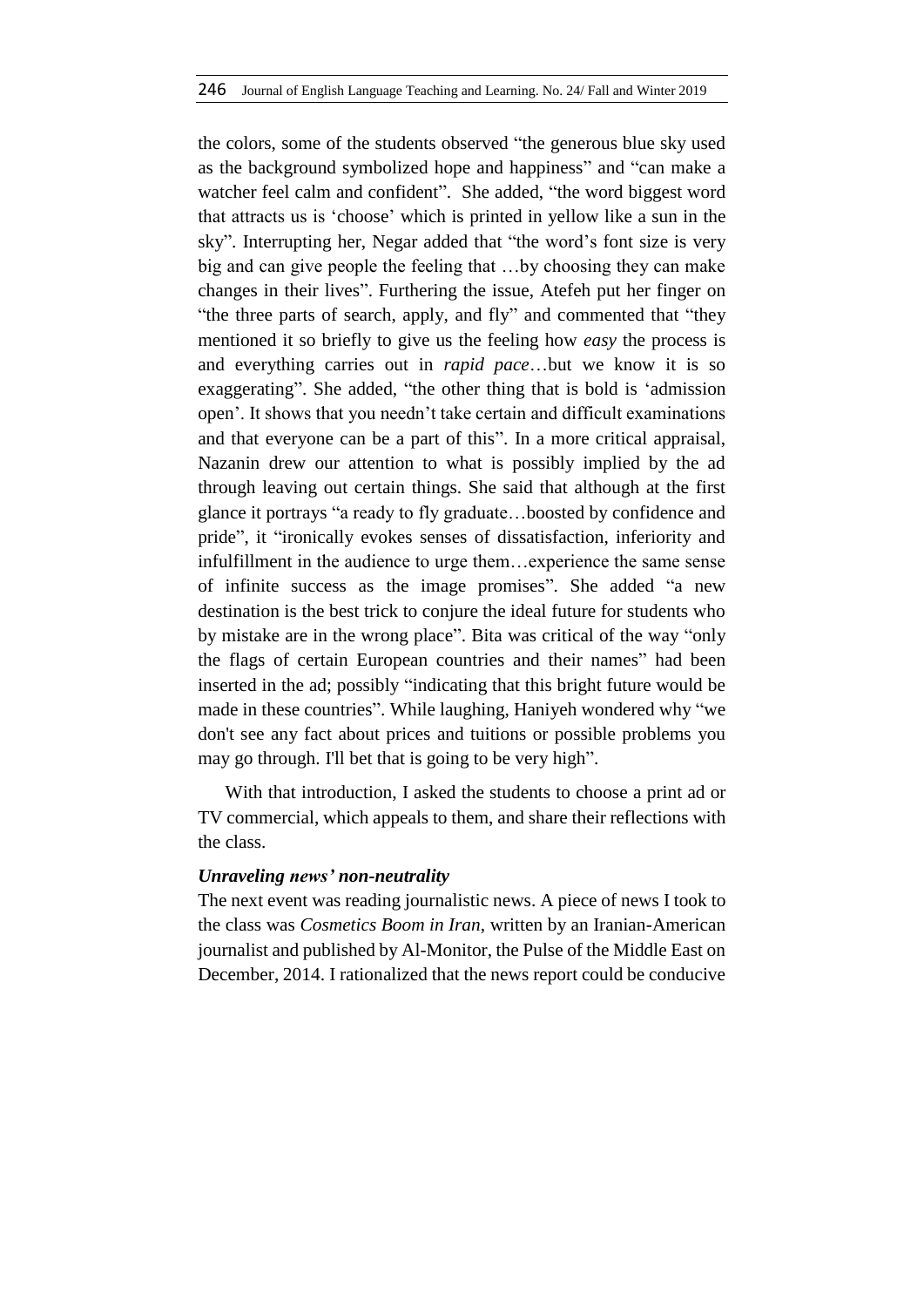to discussion because of the topic and the way it had been presented. The article reported, "makeup is a large industry in Iran and the demand for makeup products has increased at such a fast pace that Iran has become a major destination of counterfeit products". It added "Iran is, after Saudi Arabia, the highest consumer of cosmetics in the region, and holds seventh place in the entire world". Quoting an interviewee, the article reiterated that "Even though these cosmetics are smuggled into the country through neighbor countries and are generally not produced in the West, the mere fact that they have Latin letters and characters imprinted on them seems to suffice". A fairly big image on the top of the page also showed two Iranian girls purchasing cosmetics.

To read the news more analytically, I provided the students with a set of questions for critical analysis of news. The questions asked for aspects related to the production and consumption of the news report such as the source of publication, its affiliation, the author's background in the subject, the probable motives for publishing the text; the author's attitude, tone, biases and purposes; the possible target readers, the issues implied by the author, the threads evidence brought for the claims (Cots, 2006; Stevens & Bean, 2007); and the excluded details since "the structure of a text can silence certain voices" (Wharton, 2011, p.225) and "omissions may tell the reader something about an author's bias" (Correia, 2006, p.18), among others. Such questions prompted the class to re-consider the text.

Non-neutrality of the news was one of the initial points that grabbed the attention of the students. Elaheh stated that although "there are some drops of truth but the author is absolutely exaggerating" as she "plays with words to seem neutral". More specifically, there were agreements about the distorted image of Iranian women as depicted in the news. Zohreh argued that there is an "unpleasant picture of an Iranian girl…Iranian girls are not self-confident and they also don't have clear identity with useless and so small ideas…so they are just some copycats who follow others blindly…there is a clear *degradation* here". We then discussed whose interests are served and whose voices are marginalized in the news. Bita added that since "the addressees of the article are non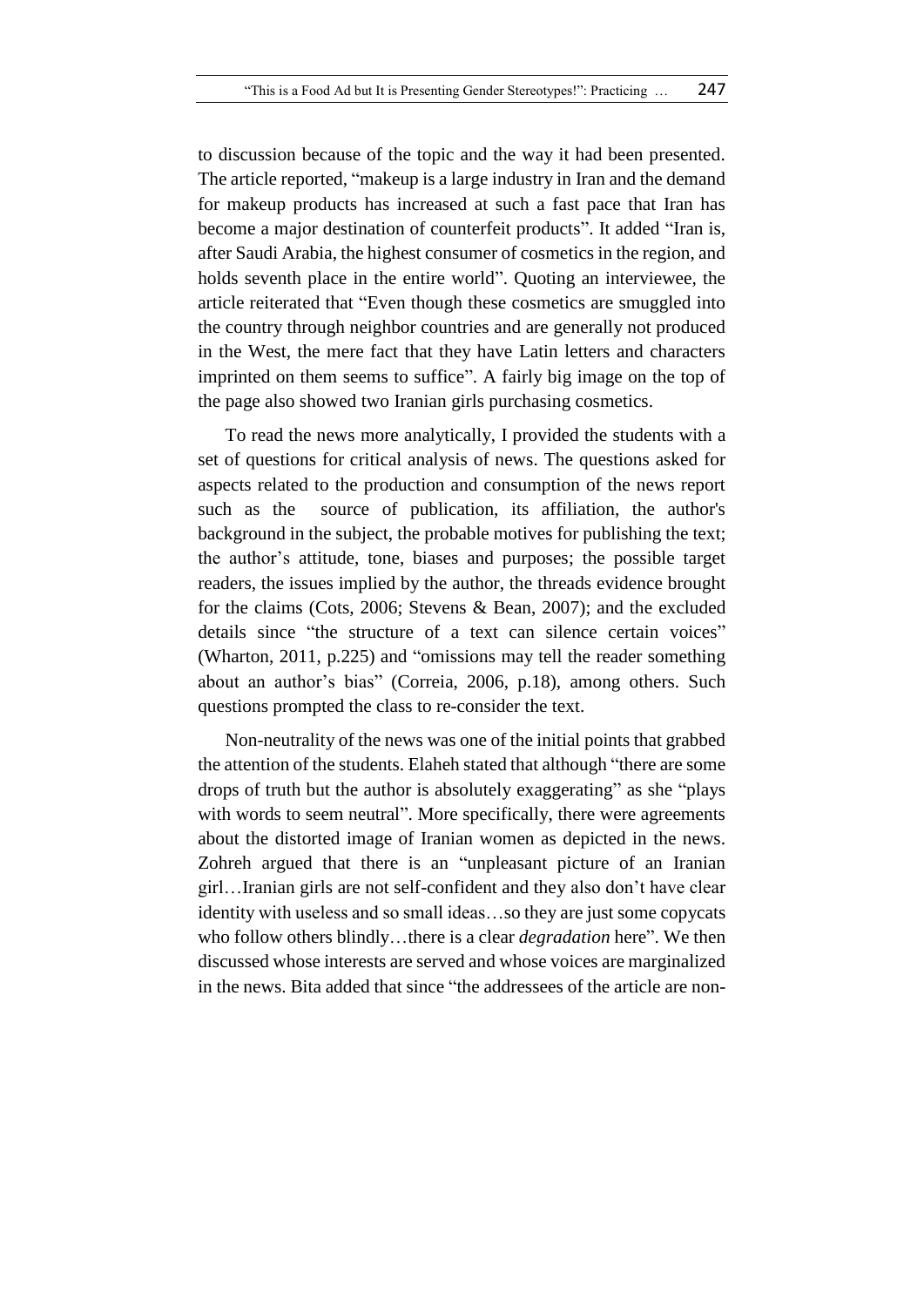Iranians this causes some bad reputation for Iranian women" which "is a kind of soft war", as one of the students uttered. Having searched about the source of publication, the students came up with different conclusions. Setareh stated, "This publisher (Al-Monitor) is not an old and experienced media, it gives you a sense that there is a special destination for writing such news about Iran and Iranians by a half-Iranian writer!" Adding to the debate, Arezoo commented that "writing such news must have some benefits for author" and Rahil uttered the term "political purpose".

To aid them buttress their reasoning, I drew their attention to the way the author is supporting her claims by bringing exact words of some interviewees as evidence for her claims. Questioning the credibility of the information, Negar objected the way the author had selected the interviewees and stated, "They undoubtedly are familiar with survey regulations; that a survey must be carried out randomly but here we're witnessing something totally different". Agreeing with her, Sara referred to "the bias of selection" and stated, "All interviewees have been ...those who totally fit for fulfilling the aims of this news while of course we know that this is not something [that] could be generalized to the majority of women in our country". To that, others added that there are just "some examples of women who are somehow addicted to cosmetics" and wondered why the reporter had "not interviewed women who are not interested in cosmetics" or those "Iranian girl who don't apply makeup" or "with different social classes of the country like doctors or university teachers, those who are more educated". Arezoo commented that "All the things that she's trying to imply are…not even based on reliable sources and are *unofficial* statistics", and Bita concluded, "Some voices are not heard in this report …so it is not right to generalize the fact that Iranian women are freak about beauty".

Like our previous experiences, this practice set the ground for more sharing on the part of the students as they were asked to choose a recently-published news report and analyze it in terms of the writer's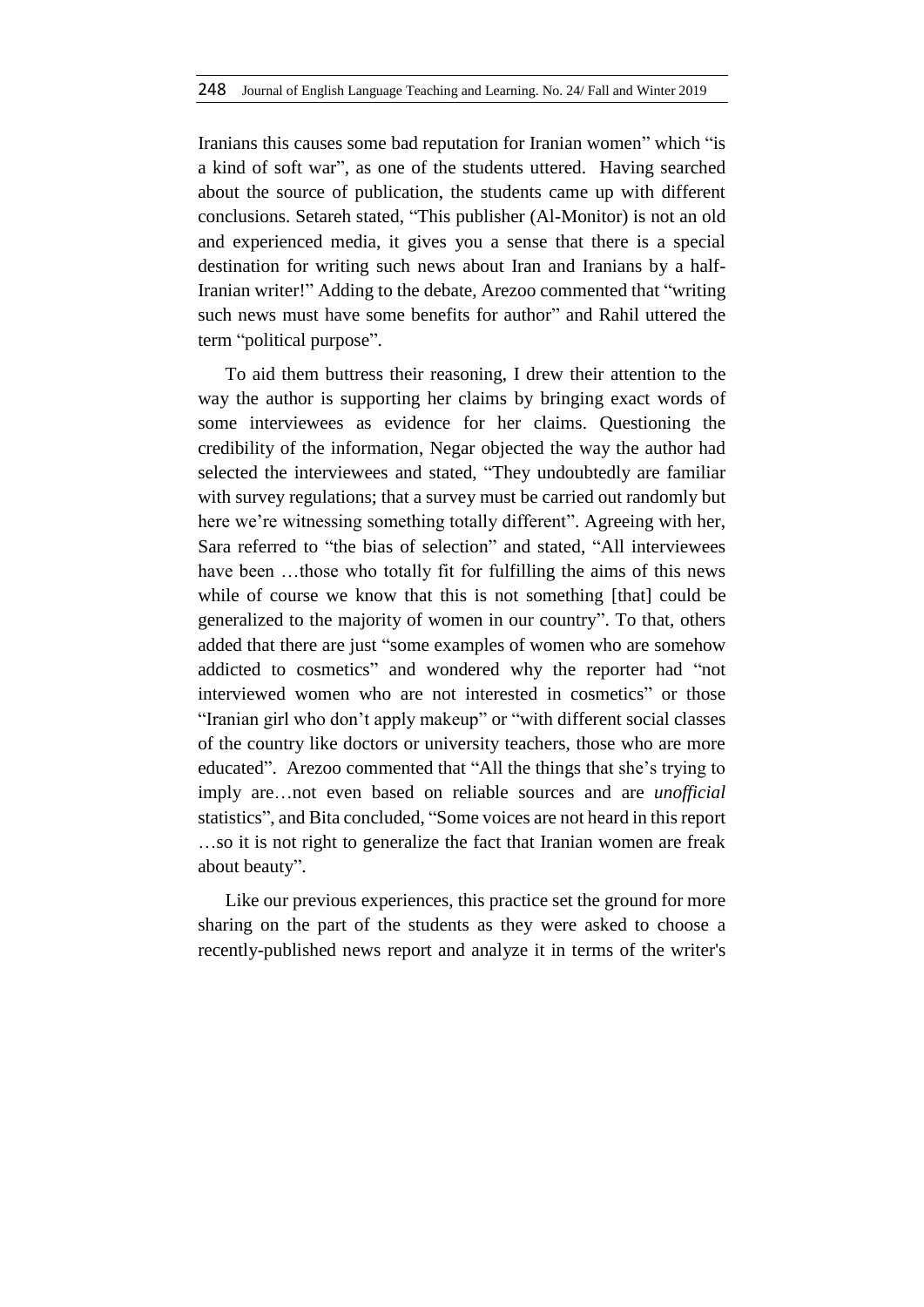stance, linguistic evidence implying that, and ideological constructions embedded in the news.

### **Discussion**

The present practitioner inquiry was an attempt for integrating critical language awareness into a language-skills-oriented course; a perspective on "language and education" which is "all too often absent from foreign language programmes." (Cots, 2006, p. 336) This was put into action by planning a series of classroom activities like discussing the world behind the words, resolving enigmas in literary works, analysing print ads and commercials, and reading news reports and journalistic writings with a critical eye. Analysing the classroom events and the students' reflection papers and documents aided me to see a number of themes emerging. The in-vivo-coded themes are discussed briefly below.

### *"There's no such definition in the dictionary of words"*

To display the complicated nexus between everyday language and ideology, I directed the discussions on power behind words in the first place. Inadequately, practical language learning coursebooks are replete with principles, techniques, tasks, and tips for practicing, learning, recalling and using words; the most conventional ones are using word parts, mnemonic techniques, memory games, pictures, synonyms, antonyms, context clues to figure out the meanings of unknown words, just to mention a few (Folse, 2004; Nation, 2001; Scrivener, 2009). Nonetheless, promoting awareness about the sociopolitical power and ideological forces of words or their manipulative effects seems to be rarely attended to in the current state of English language teaching (Abbasian & Malaee, 2015; Cots, 2006).

In the context of this study, watching a video clip by the American Black Boxer, Clay who gave a talk on the socio-political ideologies behind the "black" and "white", and our subsequent discussions and reflections provided spaces for the class to perceive that "there is so much beneath the surface of a word which can effect a person's life and change their perspective of words"; that "words don't [merely] live in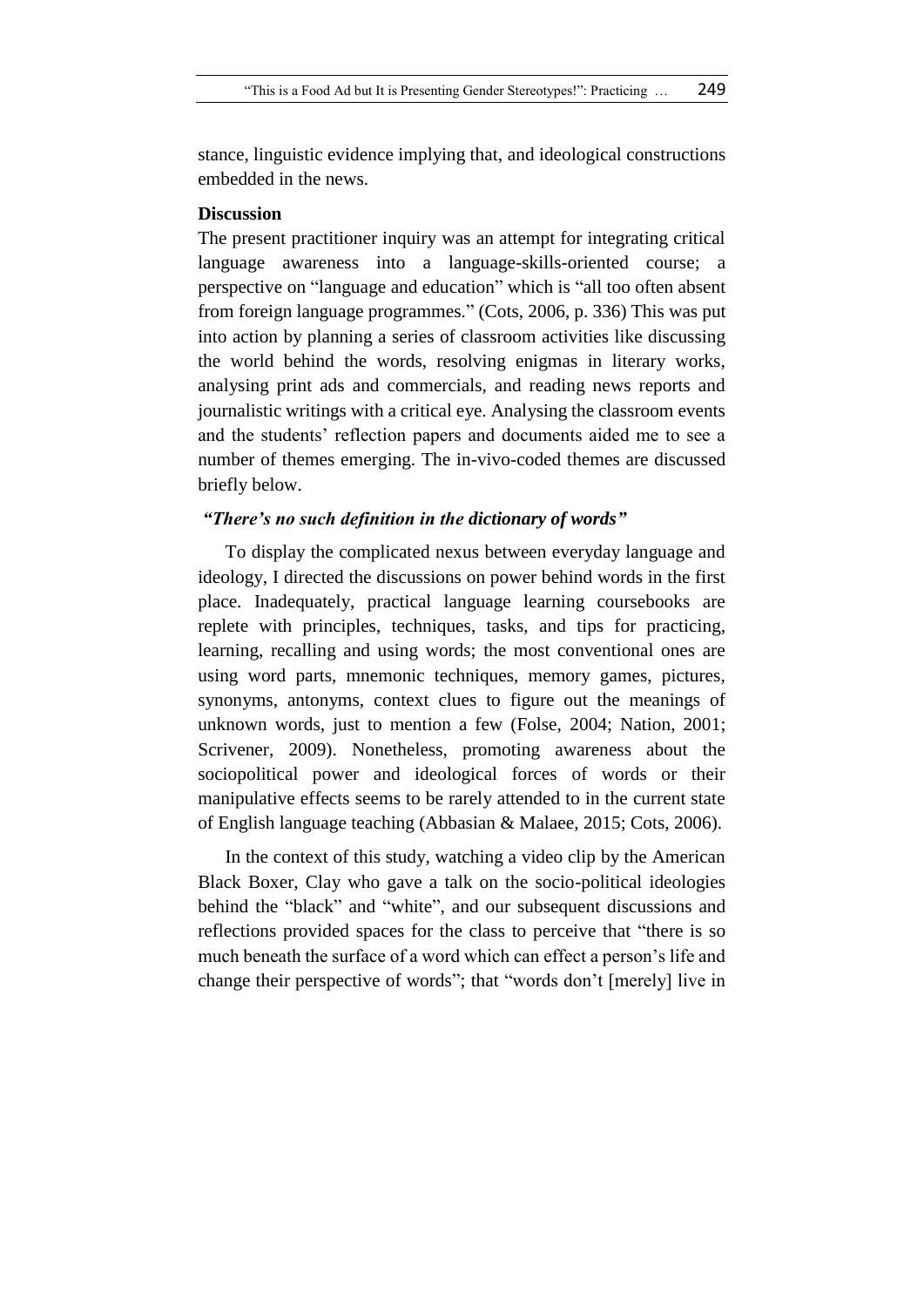dictionaries"; and "words even have the power to control us". Although some of these accounts may sound impressionistic, the fact that the students began to conceptualize that words are not limited to "fixed definition, part of speech, pronunciation, spelling" as "the way we interpret them for ourselves and the image of them that we make are [also] important" was a welcoming event in the midst of the hustle and bustle of cramming words and boosting the vocabulary repertoire.

# *"Like coming out of long-lasting hibernation"*

The second adventure was reading a literary work, Hemingway's *Cat in the Rain*; a story which was initially devaluated by the students as being "meaningless". The reason for the students' initial displeasure and superficial outlook might be sought in the way reading literature has chiefly been treated in language classrooms, where recreational reading outweighs analytical one. This dereliction for "commercial fiction" became pointedly clear in the words of one of the students:

*The first time when I read this story I didn't understand its hidden meaning and its normal because we are used to reading commercial fiction whose aim is to take us away from the real world it helps us temporarily to forgot our troubles.*

However, as expressed by the students, the practice of looking at literature as a "mysterious world" containing literary enigmas to be resolved, and seeing how nuanced details can carry weight of meaning aided them to "broaden" their perspective and made them "look at the story, the words and also the hidden meanings behind them from a very different view". Using their artistic prowess and flair, the students used various analogies to describe this "new" experience of reading literature. One stated, "The literary symbols are like a candle which lights some important concepts in our mind". Another compared this "disillusioning" to that of "coming out of long-lasting hibernation" since "once the symbols and similes showed up, the story utterly kept its distance miles away from ordinary platitudes and the circumstances that seemed once blurry, turned out to be in an unprecedented unison…". Two other students resembled reading literature to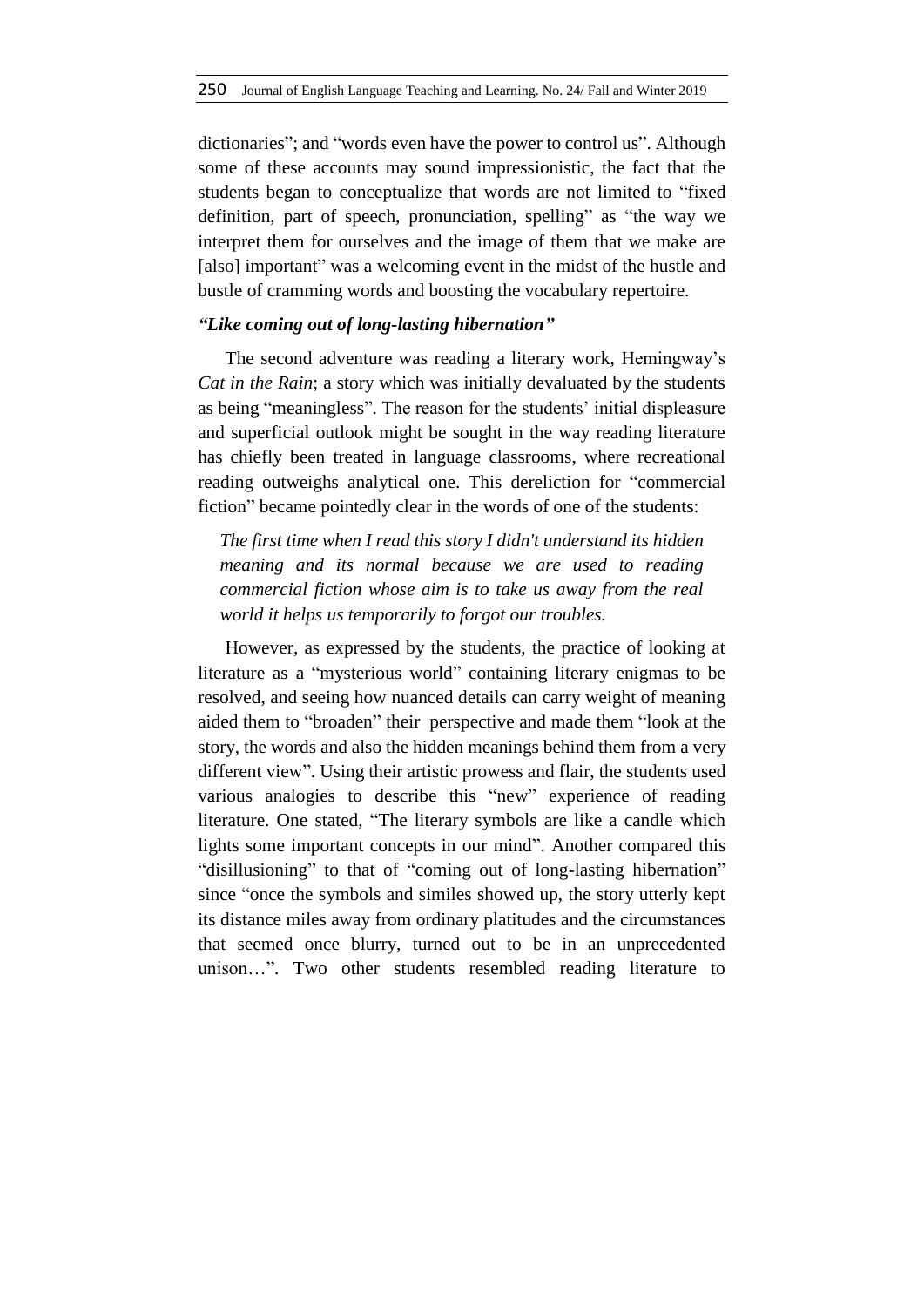*swimming* "in a deep ocean which has various layers and each person can swim based on his understanding…and nobody can limit literature in one or two points"; and examining a *sculpture* "where each sentence is three-dimensional and carries multiple meanings which need to be discovered". This suggests that literary works could be fertile ground for practicing critical language awareness granted that we strive to go beyond literal understanding of the texts.

### *"This is a food ad but it is presenting gender stereotypes"*

In another phase of the practice, we were engaged in reading commercial advertisements through questioning the purposes behind the production of the commercials, the visual and verbal elements deployed by the advertisers (like colors, slogans, models and their gender) and the reasons for their selection. As a result of re-visioning the discourse of advertising, the students began to perceive marketbased advertising beyond that of selling intended products to customers. Although on some occasions, the analysis of the students' presentations was suggestive of a neural or shallow perspective and restricted to overt, obvious features, like the colors or models used, there were instances of unearthing the ideologies underlying the ads and commercials.

For example, in one presentation, one of the students shared a print ad advertising a Basic Spoken English Course. The ad contained the picture of a worried woman whose mouth had been duct-taped plus a sentence which read "Fix your broken English". Besides analyzing its linguistic and paralinguistic features, the presenter amazed me by mentioning the way the ad was ideologically-oriented since to her it was propagating English language as a superior one, "not knowing it you had better shut your mouth", and hence legitimizing its "*hegemony* in the world". In yet another presentation, a community of five students shared their analysis of a food commercial by focusing on the persuasion techniques deployed like food colors, the speaker's tone of voice, camera setting, and repetition of the words, amongst. One of the presenters drew our attention to "the position of camera which was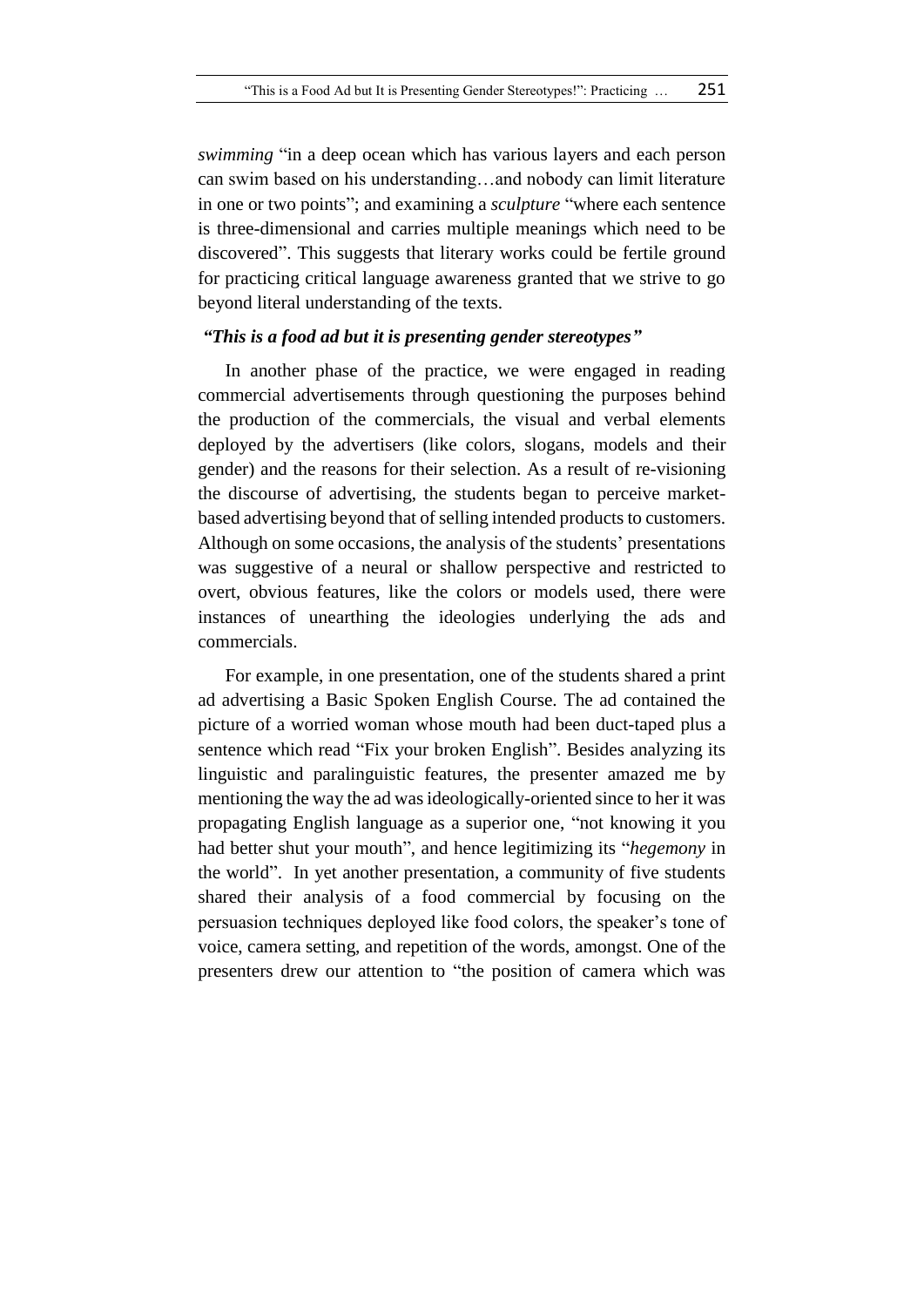focused on every and each ingredient of the foods to make the spectators active their all senses to imagine its taste and scent". Two other students, while assessing the ad as a "creative" one, referred to the "hidden lies in such commercials" and their "use of visual effects to change the size of the burger to make it look more delicious than it really is". To them, this made "a contrast between what they 'show' versus what they 'serve' " and "in this way, can control the mind of the people…". Nearly all of them agreed that although the commercial claims that "there are no artificial preservatives and flavors, …it makes you forget about the fact that they have high calories or they cause obesity!". "This is the miracle of advertisements", as one student suggested.

These accounts might suggest that the students gained a heightened awareness about how ads and commercials could be deployed not simply for selling intended products but for disseminating and legitimizing implicit ideologies, values, and attitudes, manipulating the minds, and engineering social behaviors "to which we are viewers, and consumers; we are not merely service consumers, but we may unconsciously intake their suggested teaspoon ideas" (Tahmasbi & Ghorgani Kalkhajeh, 2013, p. 142).

#### *"I don't agree with this news"*

Towards the end of the course, we moved attention to the news report; purposively planned to aid the class "unearth the miraculous role of language which could be used by people as a weapon in seizing or maintaining power" (Abbasian & Malaee, 2015, p.12). The students' initial tendency for scanning the texts to answer a set of questions, restating its literal meanings, or evaluating it as "informative" or "educational" did not come as a surprise as they were accustomed to taking "the printed material for granted without questioning the truthfulness or bias of the text" (Abbasian & Malaee, 2015, p. 6). As put by Ko (2013), "Such language learning belief comes from students' past experience in the English reading class in which vocabulary development, grammatical knowledge and reading skills were usually the focus of an English reading course" (p. 104). However, far from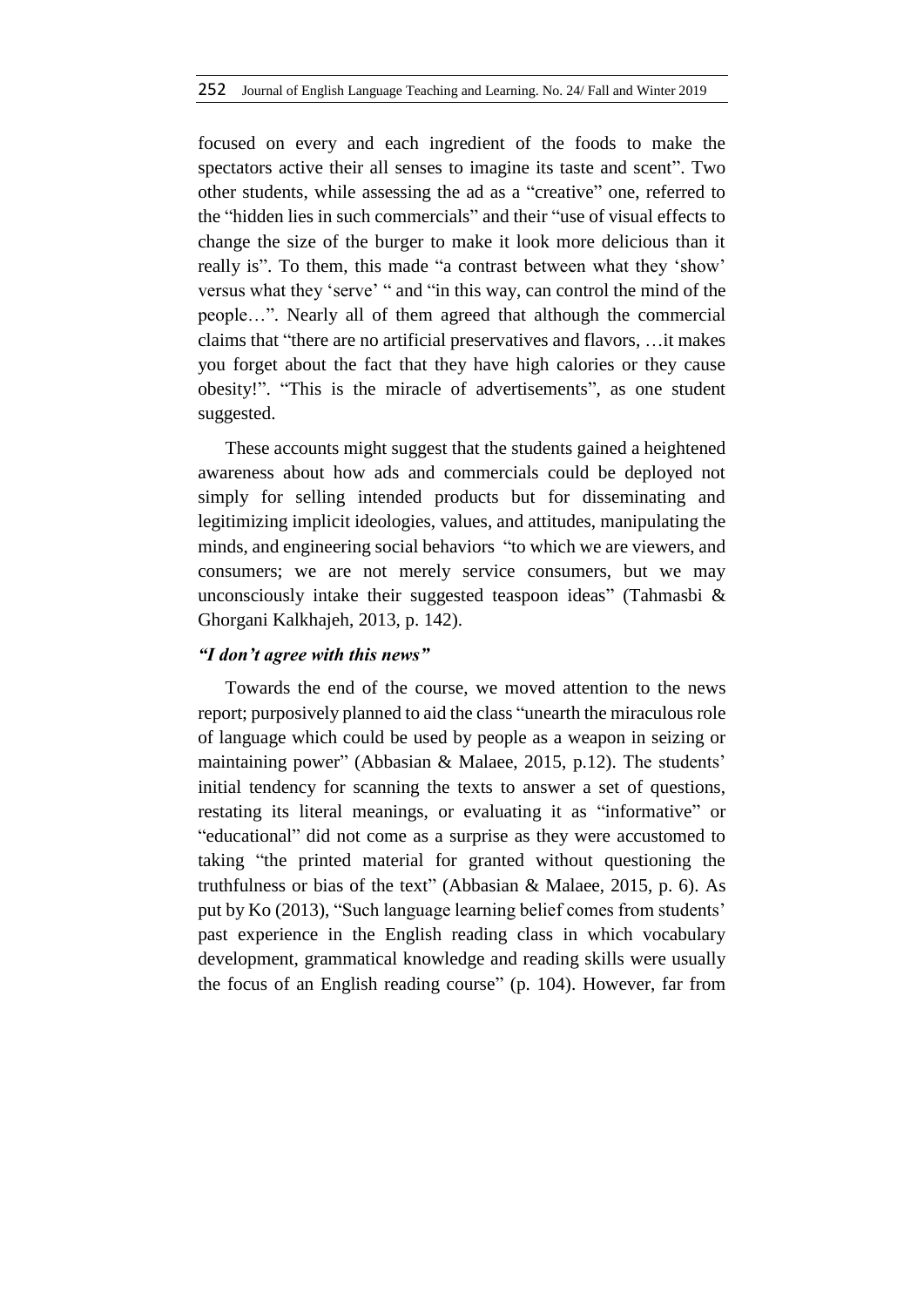idealizing the case, I could see that encouraging the students to pay attention to the print source, the texts' authorial tone, attitude, and motives, intended audience; assessing the ideas and their supports; questioning the biased voices in the text; and developing reasoned position while reading aided the students to practice to "filter the texts through the lens of their own individual experience" (Wilson, Devereux, Macken-Horarik, & Trimingham-Jack, 2004, p.2) or to use Hammond and Macken-Horarik's (1999) words, become noncompliant or "text-resistant". This resistance could be vividly seen in the students' reactions to the reading materials. For instance, in one occasion, a community of five students critiqued the representation of women in a news video and the way this representation was in conflict with their views. Challenging this ideological position of the author (Cots, 2006), they referred to the way the propositions "free", "freedom", and "the country's Islamic law" had been "repeated several times" throughout the text; as linguistic evidence for their counterargument. One of the group members stated that "…this video shows that it's because of the country's Islamic law that Iranians have difficulties in performing arts…but that's completely ridiculous" as "we [have] got many awards in art and cinema besides all these laws". Putting her finger on the texts' use of "Iranian regime" instead of "Iranian government", another student stated that "regime conveys a negative feeling…a government that was not elected fairly or that you disapprove of for some other reasons". To her, this implied that "the text tries to make us believe that the reason girls upload photos without Hijab on social networks is a sign of...opposition against the 'regime' ". She added, "…but what we see around is not necessarily fight or conflict but…following fashion and trend…." Agreeing with her, another student stated "I personally don't like or agree with this news …because freedom is something bigger and much more than these small things". Another student showed her heightened awareness as follows:

*During this course, I found that news is not just news. Every news publisher has its own orientation and I have to be careful when I*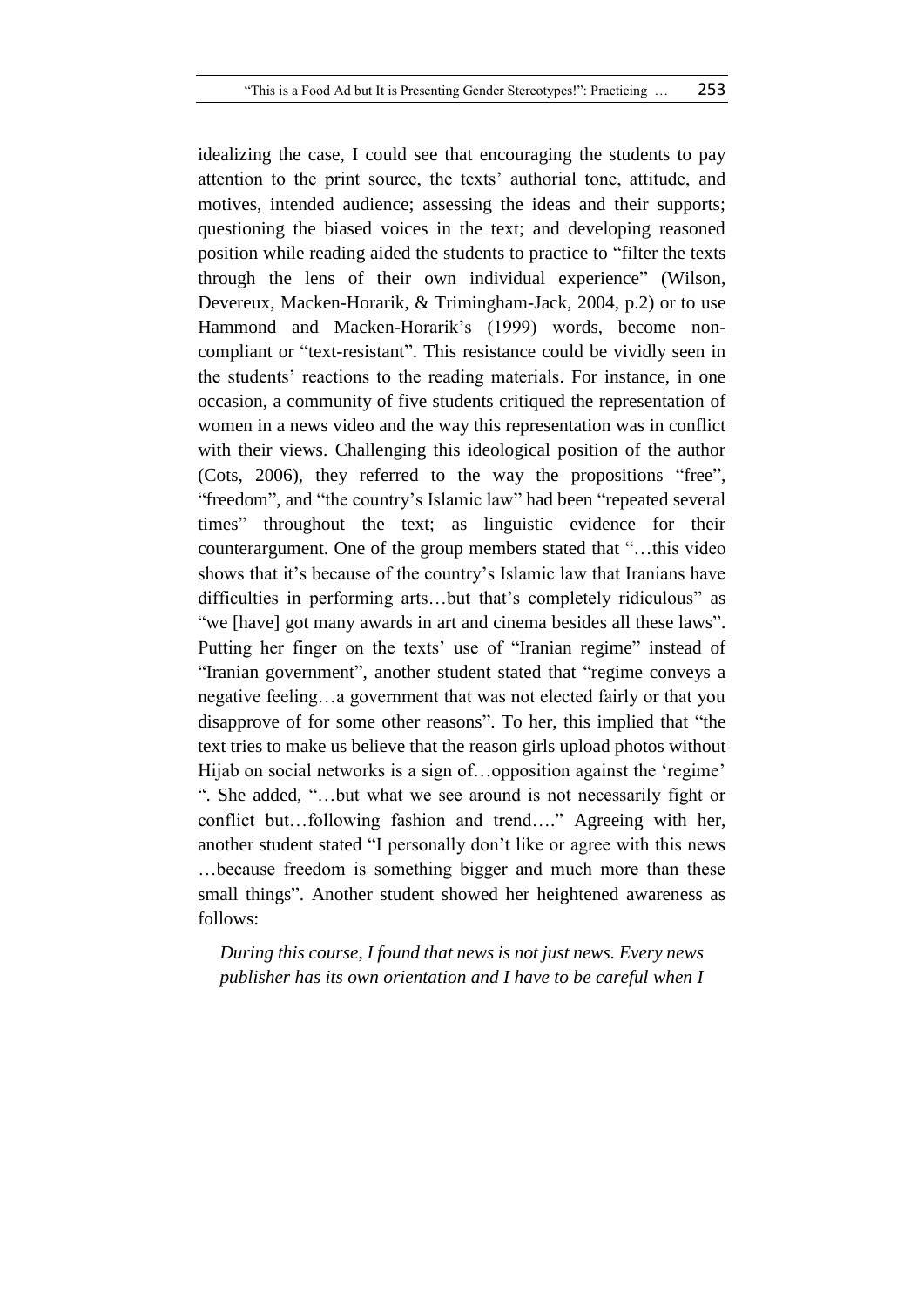*read the news and I have to read it with open eyes because it may shape my world-view and make some stereotypes in my mind that are not easy to be erased. I realized that what some authors try to say is not really what is happening inside a society… and by this way they give us some stereotypes which tighten our ideology. Stereotypes are like dark glasses that make us blind and don't let us…see the world with our own eyes.*

Such reactions may be indicative of the students' attempts for not taking the printed materials, particularly the ones accredited as authentic ones, for granted and at face value ( Correia, 2006) or as innocent "vehicles for linguistic structure" (Wallace, 1992, p.61); and seeing them as being loaded with ideologies which can manipulate readers' minds. In other words, similar to what Wharton (2011) asserts, the students started to "take on the relatively high status role of language analysts who can critique and deconstruct a text, rather than language learners who are reading in order to understand a message" (pp.228-229). In this regard, the findings of the study are partially in line with other classroom-based investigations conducted by Wallace (2003), Ko (2013), Macknish (2011), and Zingkraft (2003).

### **Conclusion**

The present practitioner inquiry was an attempt for integrating critical language awareness into a language skill-oriented course. The findings of the practice reveal that as a result of being engaged in a series of activities like negotiating power within words, and analyzing literary, journalistic and advertising texts, the students moved some way towards displaying profounder understanding and appreciating of the complexity and sophistication of the words and what they stand for averring; and how the events are linguistically and ideologically construed or misconstrued by the media and advertising campaigns. Furthermore, as a practicing teacher, I could see how valuing students' share of knowledge (Mertz, 2018) instead of spoon-feeding them would make a difference; however, this demands continuous practice and sufficient support, without which students are likely to abandon their code-breaking reading strategies and disengage from it (Wilson,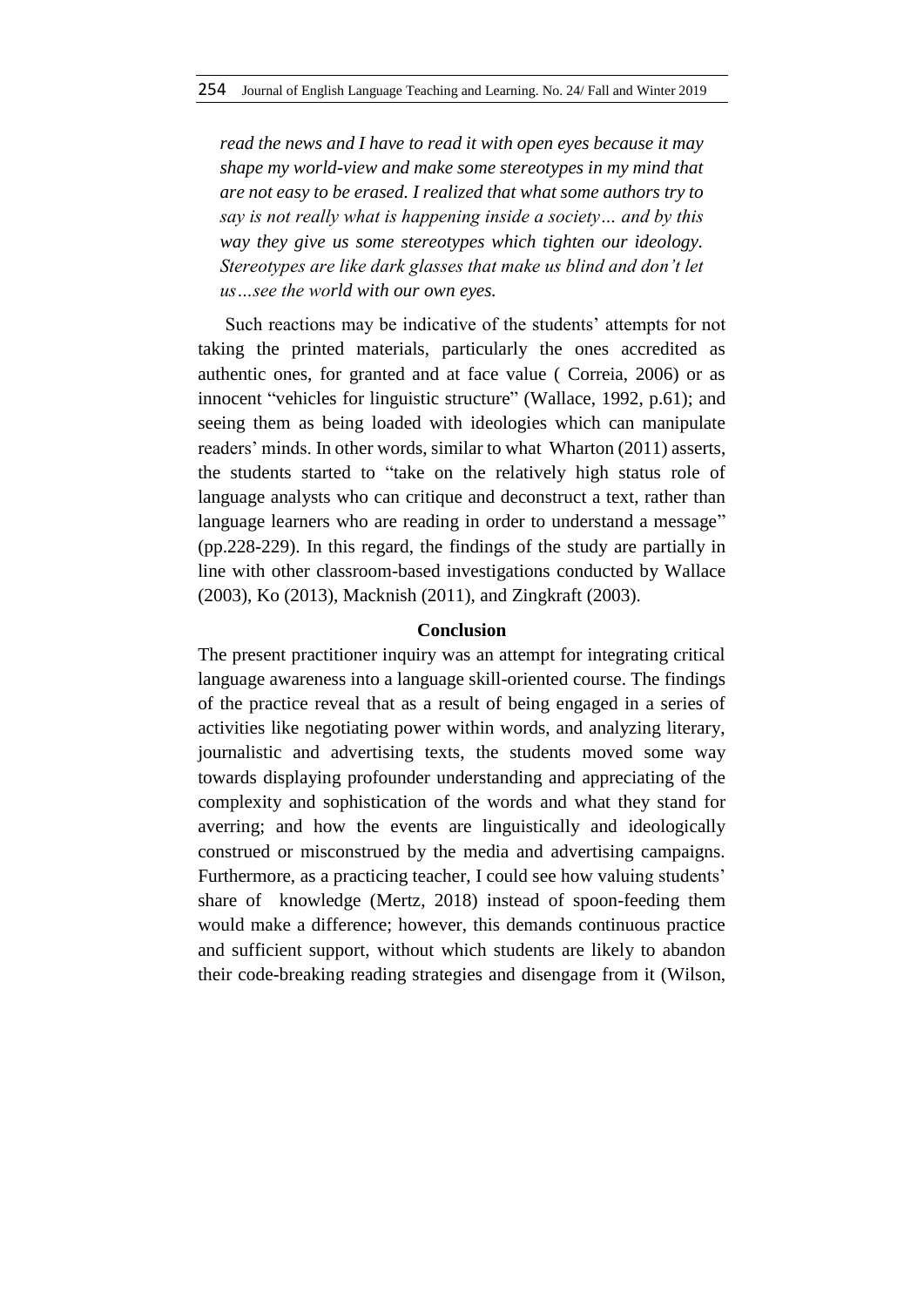et al., 2004). It is hoped that the practice would make the process more readily imaginable and pragmatically accessible for other interested teachers.

#### **References**

- Abbasian, Gh., Malaee, N. (2015). The effect of critical discourse analysis instruction on Iranian EFL learners' reading comprehension and orientation. *The Journal of Applied Linguistics*, *8* (17), 1-20.
- Abdollahzadeh, E. and Baniasad, S. (2010). Ideologies in the imported English textbooks: EFL learners and teachers' awareness and attitude. *Journal of English Language Teaching and Research*, *53* (217), 1-17.
- Ali, S. (2011). Critical language awareness in pedagogic context. *English Language Teaching*, *4*(4), 28–35. [http://doi.org/10.5539/elt.v4n4p28.](http://doi.org/10.5539/elt.v4n4p28)
- Alim, H.S. (2010) Critical language awareness. In N. H. Hornberger & S. L. McKay (Eds.), *Sociolinguistics and Language Education* (pp. 205-231). Bristol: Multilingual Matters Skolverket.
- Amer, A. (2003). Teaching EFL/ESL literature. *The Reading Matrix*, *3* (2), 63-73.
- Asakereh, A., & Weisi, H. (2018). Raising critical consciousness in teaching reading skills using critical pedagogy principles: A case of an Iranian school graduate. *The Journal for Critical Education Policy Studies*, *16* (1), 261-291.
- Bolitho, R., Carter, R., Hughes, R., Ivanic, R., Masuhara, H., & Tomlison, B. (2003). Ten questions about language awareness. *ELT Journal, 57*, 251- 259.
- Carey-Webb, A. (2001). *Literature and lives: A response-based, cultural studies approach to teaching English*. Urbana, IL: National Council of Teachers of English.
- Cochran-Smith, M., & Lytle, S. (1999). The teacher research movement: A decade later. *Educational Researcher, 28*(7), 15–25.
- Correia, R (2006). Encouraging critical reading in the EFL classroom. *English Teaching Forum*, 9, 16-20.
- Cots, J. M. (2006). Teaching ''with an Attitude'': Critical discourse analysis in EFL teaching. *ELT Journal*, 60, 336-345.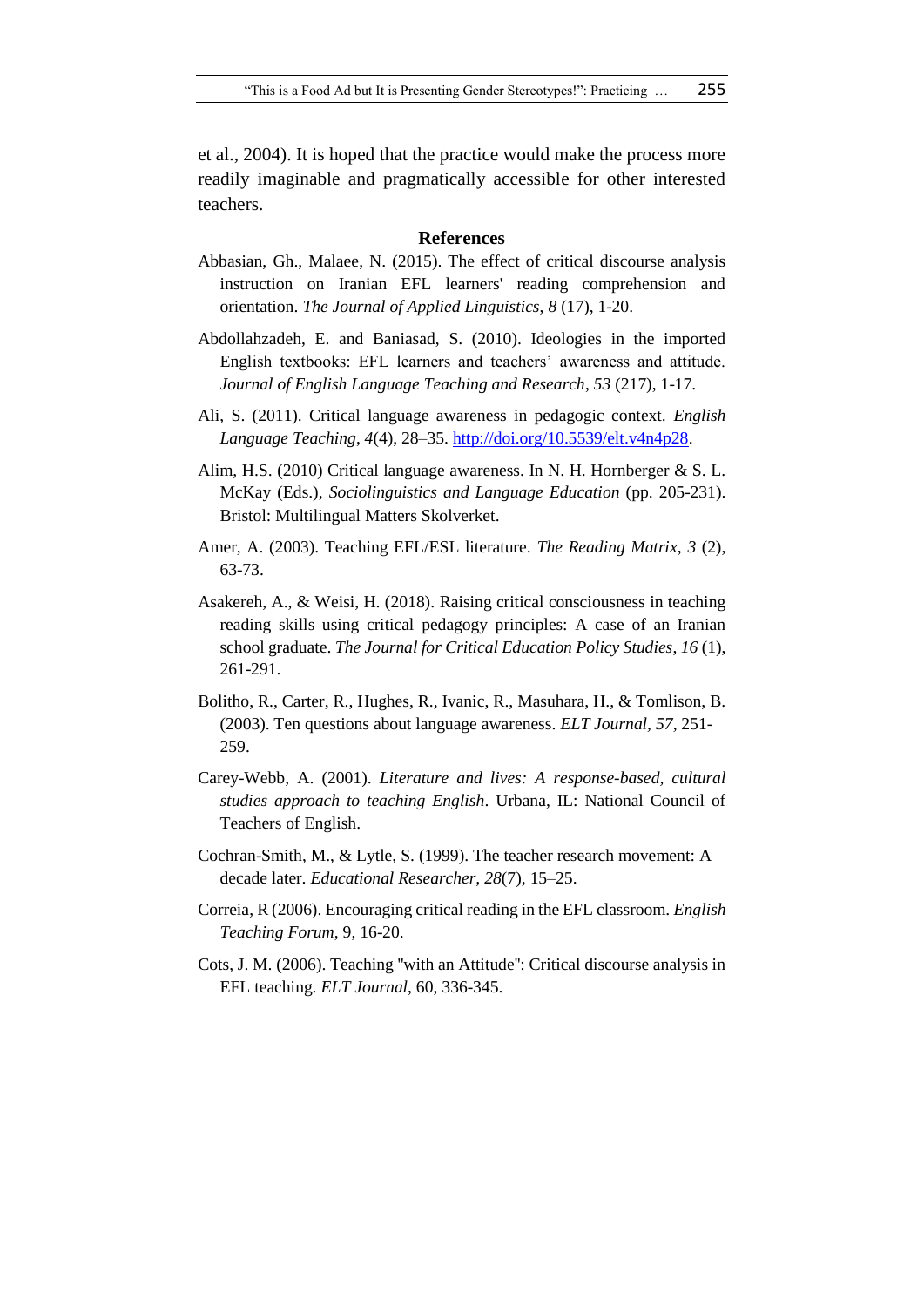- Danesh, A., Aghagolzadeh, F., & Maftoon, P. (2016). The role of critical discourse analysis on reading comprehension skills among Iranian EFL learners. *Intl. J. Humanities*, *23*(4), 47-69.
- Domínguez Romero, E., Bobkina, J., & Stefanova, S. (2019). *Teaching literature and language through multimodal texts*. U.S: IGI Global book series.
- Fairclough, N. (ed). (1992). *Critical language awareness*. London: Harlow.
- Farias, M. (2005). Critical language awareness in foreign language learning. *Literatura y Linguistica*, 16, 211-222.
- Fatemi, R., Ghahremani Ghajar, S., Bakhtiari, Sh. (2018). De-colonizing English Language Education in Iran: The need for Islamic educational heritage. *Journal of English Language Teaching and Learning University of Tabriz*, 21, 83-104.
- Folse, K. S. (2004). *Vocabulary myths: Applying second language research to classroom teaching*. Ann Arbor, MI: The University of Michigan Press.
- Freire, P. (1970). *Pedagogy of the oppressed*. New York: Seabury**.**
- Ghahremani Ghajar, S., Kafshgarsouteh, M. (2011). Recovering the power inside: A qualitative study of critical reading in an Iranian university. *Turkish Online Journal of Qualitative Inquiry*, *2*(3) 26-39.
- Hammond, J. & Macken-Horarik, M. (1999). Critical literacy: Challenges and questions for ESL classrooms. *TESOL Quarterly*, *33*(3) 528-544.
- Hilton, A., & Hilton, G. (2017). The impact of conducting practitioner research projects on teachers' professional growth. *Australian Journal of Teacher Education*, *42*(8), 77-94.
- Huang, S.Y. (2011). Critical literacy helps wipe away the dirt on our glasses: Towards an understanding of reading as ideological practice. *English Teaching: Practice and Critique*, *10*(1), 140-64.
- Huang, S.Y. (2013). Revising identities as writers and readers through critical language awareness. *English Teaching: Practice and Critique*, *12*(3), 65- 86.
- Hullah, P. (2018). Living in the materials world: Why literature has a place here? In D. Bao (Ed.), *Creativity and innovations in ELT materials*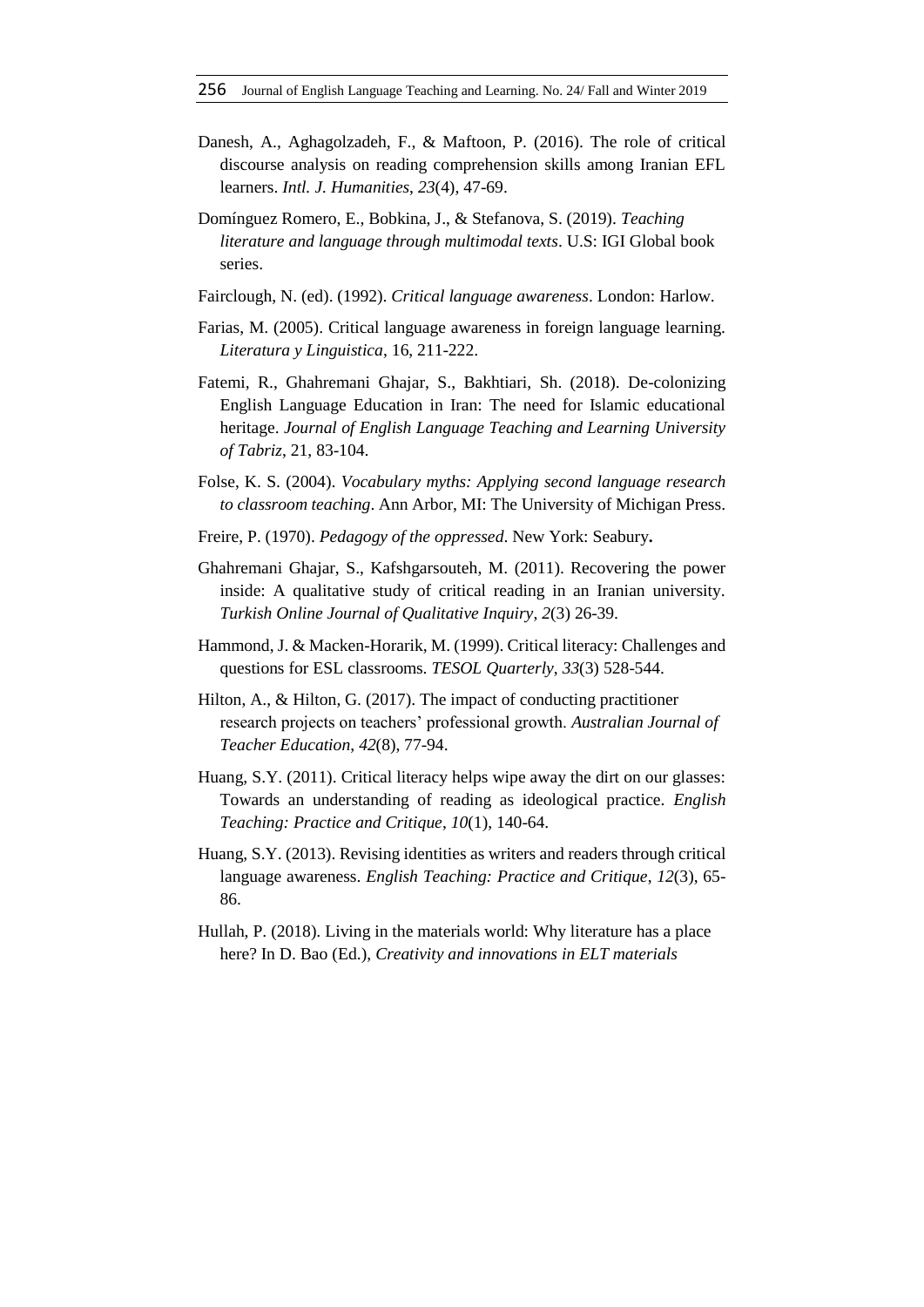*development: Looking beyond the current design* (pp.122-138). Bristol: Multilingual Matters.

- Izadinia, M., & Abednia, A. (2010). Dynamics of an EFL reading course with a critical literacy orientation. *Journal of Language and Literacy Education, 6* (2), 51-67.
- Karagiannaki, E., & Stamou, A. (2018). Bringing critical discourse analysis into the classroom: a critical language awareness project on fairy tales for young school children, *Language Awareness*, DOI: 10.1080/09658416.2018.1444046.
- Kemmis, S. (2012). Researching educational praxis: Spectator and participant perspectives. *British Educational Research Journal*, *38*(6), 885–905.
- Ko, M. (2013). A case study of an EFL teacher's critical literacy teaching in a reading class in Taiwan. *Language Teaching Research*, *17*(1), 91-108
- Leeman, J., & Rabin, L. (2007). Reading language: Critical perspectives for the literature classroom. *Hispania*, 90, 304-315.
- Luke, A. (2000). Critical literacy in Australia: A matter of context and standpoint. *Journal of Adolescent and Adult Literacy*, *43*(5), 448-461
- Macknish, C. J. (2011). Understanding critical reading in an ESL class in Singapore. *TESOL Journal, 2*(4), 444–472. doi:10.5054/tj.2011.269747.
- Males, T. (2000). What is Critical in Critical Language Awareness?, *Language Awareness*, *9*(3), 147-159, DOI: 10.1080/09658410008667143.
- Metz, M. (2018). Pedagogical content knowledge for teaching critical language awareness: The importance of valuing student knowledge. *Urban Education,* DOI: 10.1177/0042085918756714.
- Nation, P. (2001). *Learning vocabulary in another language*. Cambridge, UK: Cambridge University Press.
- Özdemir Akyol, E., & Oral, Y. (2007). Working on TV commercials in EFL classes: A critical perspective. *Hasan Âli Yücel Eğitim Fakültesi Dergisi*, *4* (2), 103-118.
- Parsaiyan, S. F. (2007). *A study on language de-socialization: EFL learners' unlearning wor/l/ds through dialogics in critical English literacy*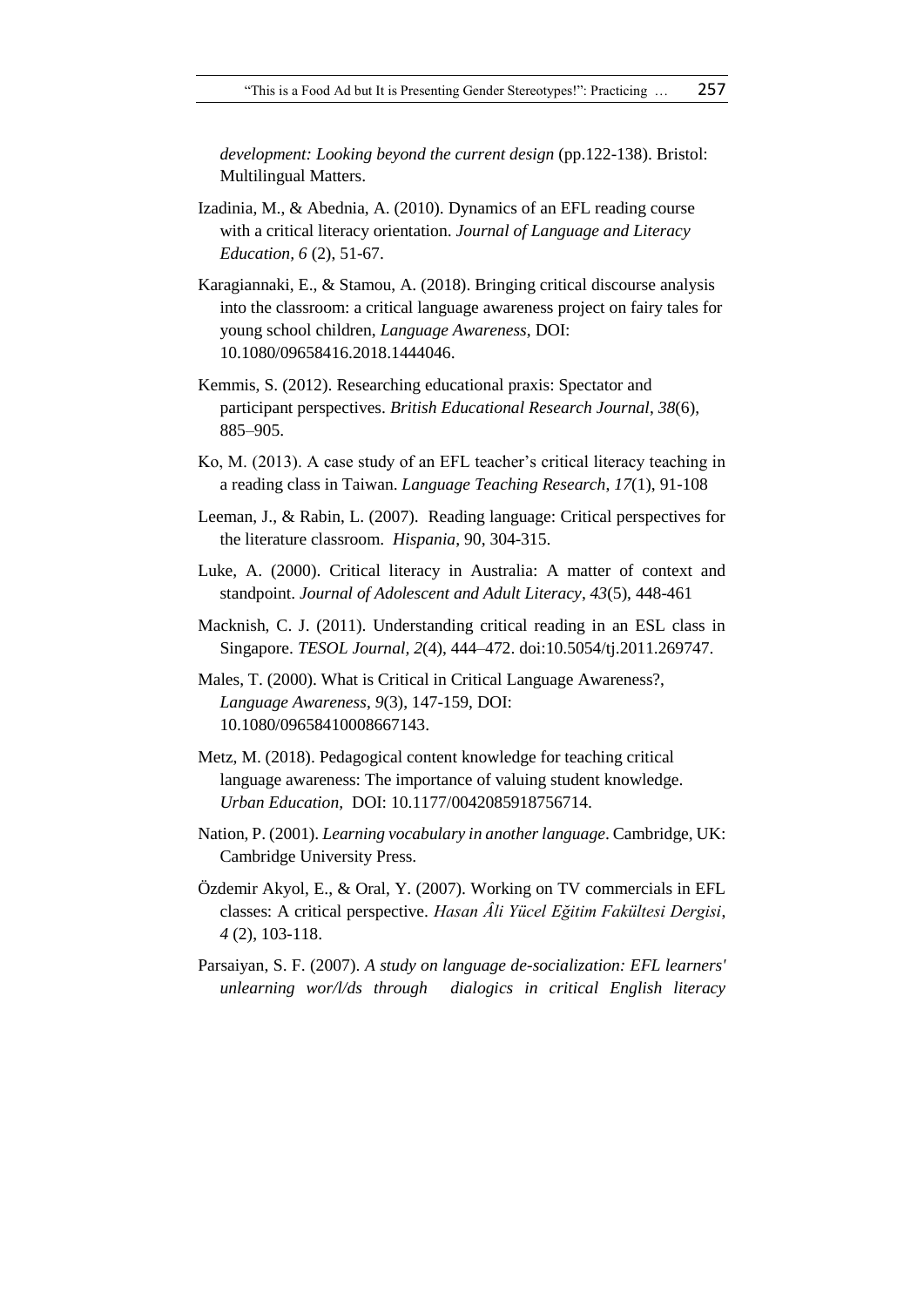*classrooms*, (Unpublished master's thesis). Alzahra University, Tehran: Iran.

- Picken, J. D. (2007). *Literature, metaphor, and the foreign language learner*. Houndmills, UK: Palgrave Macmillan.
- Poursaduqi, S., Ghahremani Ghajar, S., Sangari, M. (2018). Growing literacy of resistance in "the curriculum garden" of resistance language and literature. *Journal of Language Horizons*, *2* (1), 65-86.
- Sadeghi, S. (2005). Critical pedagogy in an EFL teaching context: An ignis fatuus or an alternative approach? *Journal of Critical Education Policy Studies*, *6* (1), 1-9*.*
- Scrivener, J. (2009). *Learning teaching*. Great Britain: Macmillan
- Shin, H., & Crookes, G. (2005). Exploring the possibilities for EFL critical pedagogy in Korea – a two-part case study. *Critical Inquiry in Language Studies*, *2*(2), 113- 138.
- Shor, I. (1992*). Empowering education: Critical teaching for social change*. Chicago: University of Chicago Press.
- Suarcaya, P., & Prasasti, W. D. (2017). Investigating Students' Critical Reading: Critical Literacy in EFL Setting, *Electronic Journal of Foreign Language Teaching*, *14* (2), 220–232.
- Tahmasbi, S. & Ghorgani Kalkhajeh, S. (2013). Critical discourse analysis: Iranian banks advertisements. *Asian Economic and Financial Review*, *3*(1),124-145.
- Taylor, P. J. W. (Ed.). (1981). *More modern short stories*. Oxford: Oxford University Press.
- Taylor, Sh., Despagne, C., Faez, F. (2018). Critical Language Awareness. *The TESOL Encyclopedia of English Language Teaching*, DOI: 10.1002/9781118784235.eelt0660.
- Wallace, C. (1992). Critical literacy awareness in the EFL classroom. In Fairclough, N. (Ed.)*, Critical language awareness*. Longman, Harlow.
- Wallace, C. (2003). *Critical reading in language education*. Cambridge: Cambridge University Press.